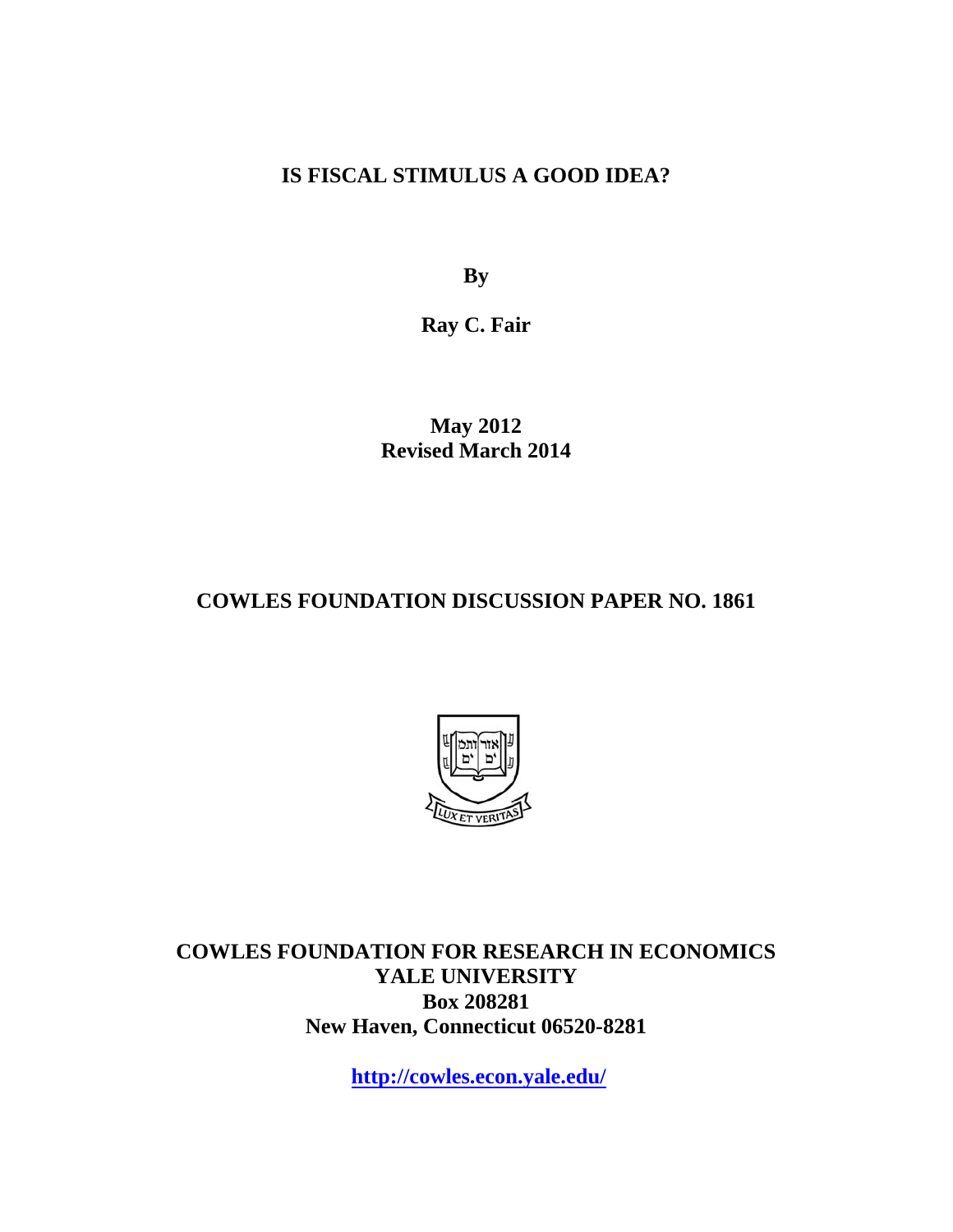# Is Fiscal Stimulus a Good Idea?

Ray C. Fair<sup>∗</sup>

#### Revised March 2014

#### Abstract

The results in this paper, using a structural multi-country macroeconometric model, suggest that there is at most a small gain from fiscal stimulus in the form of increased transfer payments or increased tax deductions *if the increased debt generated must eventually be paid back*. The gain in output and employment on the way up is roughly offset by the loss in output and employment on the way down as the debt from the initial stimulus is paid off. This conclusion is robust to different assumptions about monetary policy. To the extent that there is a gain, the longer one waits to begin paying the debt back the better.

Possible caveats regarding the model used are that 1) monetary policy is not powerful enough to keep the economy at full employment, 2) potential output is taken to be exogenous, 3) possible permanent effects on asset prices and animal spirits from a stimulus are not taken into account, and 4) the model does not have the feature that in really bad times the economy might collapse without a stimulus.

# 1 Introduction

The U.S. stimulus bill passed in February 2009 (the American Recovery and Reinvestment Act of 2009) was large by historical standards. The bill totaled about \$750 billion over four years, with most of the stimulus in the form of increased

<sup>∗</sup>Cowles Foundation, Department of Economics, Yale University, New Haven, CT 06520-8281. e-mail: ray.fair@yale.edu; website: *fairmodel.econ.yale.edu*. I am indebted to William Brainard for helpful discussions.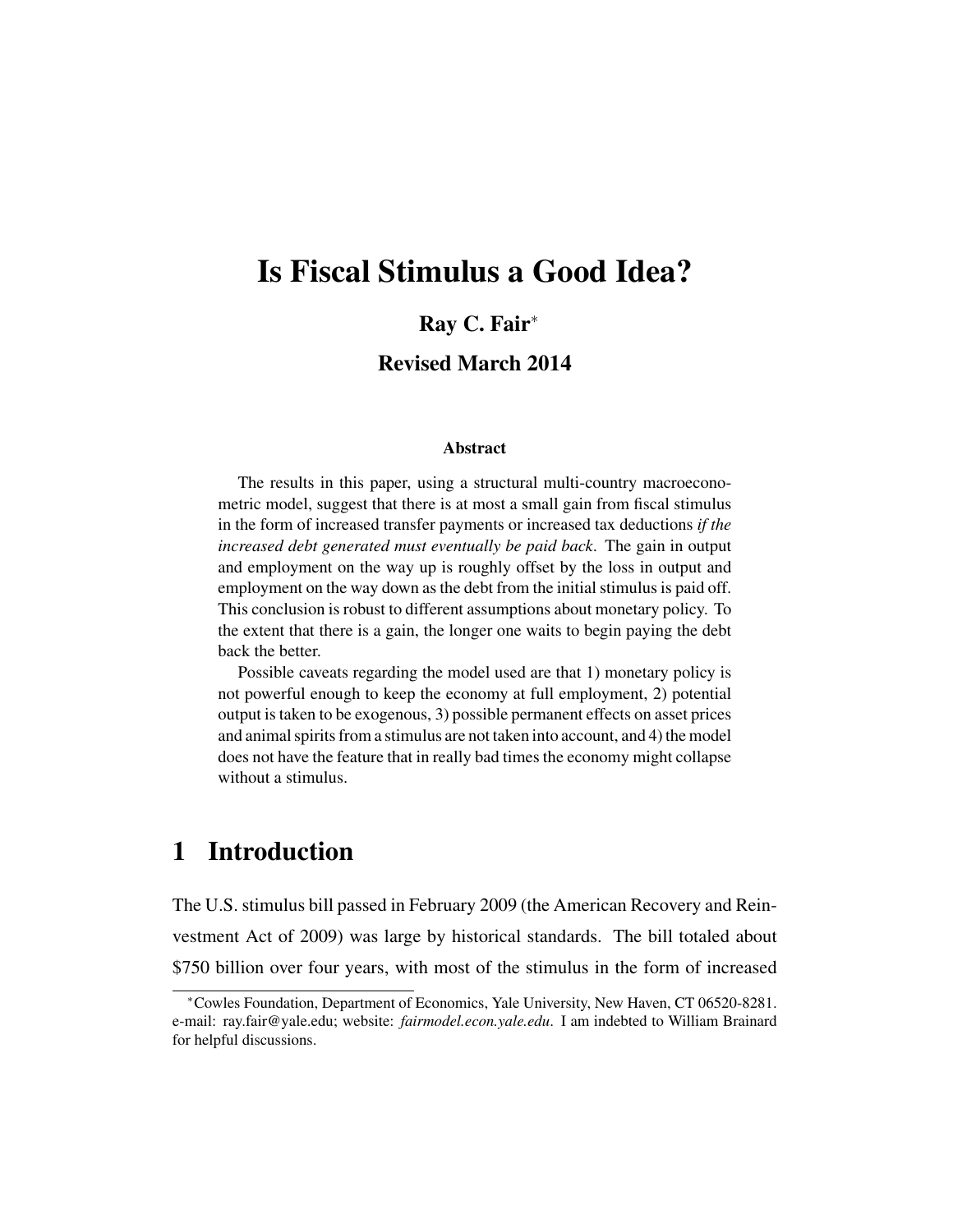transfer payments and decreased taxes. Only about 15 percent was in the form of increased government purchases of goods and services. There are considerable differences of opinion as to how effective the stimulus was, and the bill has stimulated research on estimating the size of government spending multipliers. Obviously, the larger the multipliers the larger is the short-run gain in output.

This paper is concerned with a more general question than simply the size of government spending multipliers or the effects of the stimulus bill. The question is whether fiscal stimulus is ever a good idea. A structural multi-country macroeconometric model, denoted the "MC" model, is used to analyze this question. The experiments use federal transfer payments as the government spending variable. The MC model has positive government spending multipliers, and so one might think that the answer to the question posed in this paper is obviously yes. It will be seen, however, that there is very little gain, if any, from an increase in transfer payments *if the increased spending must eventually be paid for*. The gain in output and employment on the way up is roughly offset by the loss in output and employment on the way down as the debt from the initial stimulus is paid off. It will be seen that the results are not sensitive to different monetary policy assumptions.

The use of transfer payments as the government spending variable covers many tax policies as well. Many tax changes are changes in what are sometimes called "tax expenditures"—changing loopholes, deductions, etc.—rather than changes in tax rates. Changes like these are essentially changes in transfer payments. Also, federal grants-in-aid to state and local governments can be considered transfer payments to the extent that state and local governments in turn transfer the money to households. The experiments in this paper thus encompass a fairly wide range of policy variables. This paper does not, however, consider government purchases of goods and services, which may have investment components. If government spending on, say, transportation pays for itself in the future through increased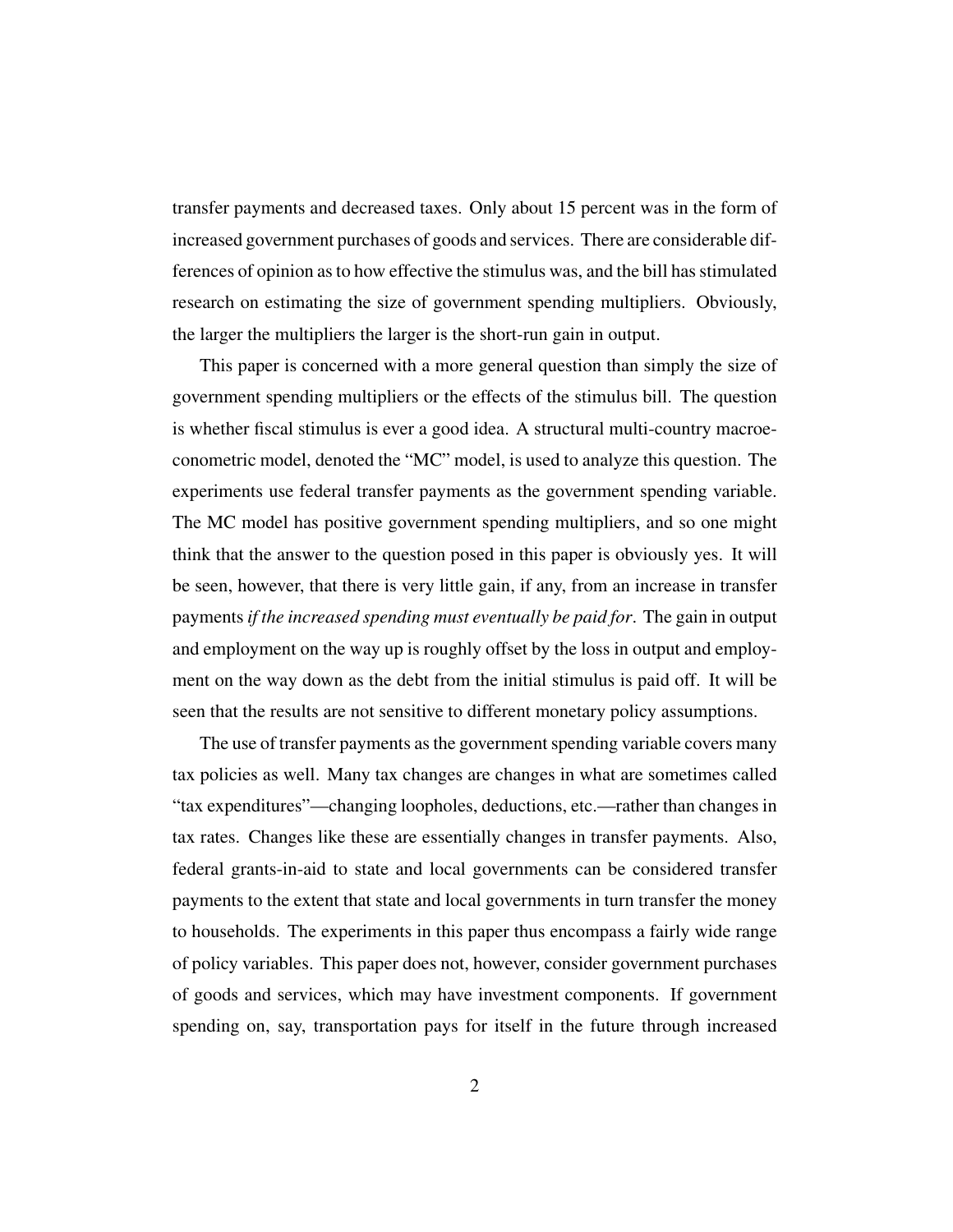government revenue of various forms, there is no increase in the long run debt and so no need to reverse anything in the future.

An experiment consists of increasing transfer payments from a baseline run for 8 quarters, then either decreasing them immediately for 8 quarters or waiting 16 quarters and decreasing them for 8 quarters. The decreases are chosen to get the debt/GDP ratio back to baseline by 56 quarters after the initial quarter of the increase. The horizon is thus 14 years. Within this horizon, using a discount rate of 2 percent (versus zero) makes little difference to the conclusions, as will be seen. Discounting would, of course, make a difference if one waited, say, 30 or 40 years before contracting. Waiting this long is close to just never paying the debt back. This paper is concerned with the case in which the debt must be paid back in a shorter amount of time.

#### 2 Previous Literature

Ramey (2011) reviews the literature on estimating the size of the government spending multiplier, where government spending is purchases of goods (not transfer payments) and there are no spending decreases or tax increases later. She concludes that the multiplier is probably between 0.8 and 1.5, although the range is considerably higher than this.

Fair (2010) also compares multipliers from a few studies, both regarding an increase in government purchases of goods and an increase in transfer payments or a decrease in taxes. After four quarters for an increase in purchases of goods the multiplier is 1.44 for Romer and Bernstein (2009), 0.44 for Barro and Redlick (2011), 0.55 for Hall (2009), 1.96 for the MC model, and a range of 1.0 to 2.5 for the CBO (2010). After four quarters for an increase in transfer payments or decrease in taxes, the multiplier is 0.66 for Romer and Bernstein (2009), 1.10 for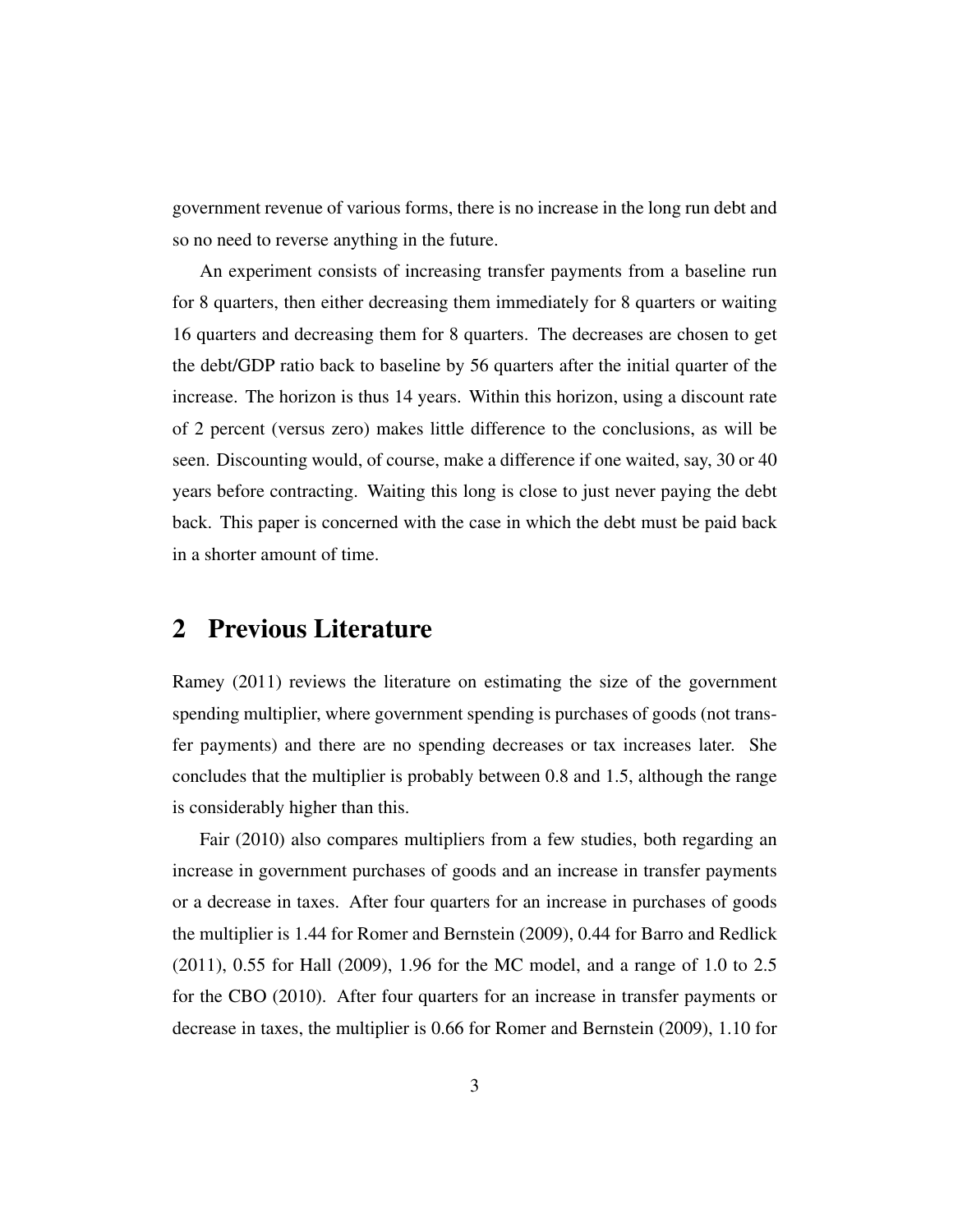Romer and Romer (2010), 1.1 for Barro and Redlick (2011), 0.99 for the MC model, and a range of 0.8 to 2.1 for the CBO (2010). The Romer and Bernstein multiplier peaks at 0.99 after 8 quarters, the Romer and Romer multiplier peaks at 3.08 after 10 quarters, and the MC multiplier peaks at 1.10 after 6 quarters. Again, there are no future spending decreases or tax increases for these results.

The CBO (2010) uses results from two commercial forecasting models and the FRB-US model of the Federal Reserve Board to choose ranges for a number of government spending and tax multipliers on output. Romer and Bernstein (2009) follow a similar methodology. They use a commercial forecasting model and the FRB-US model to choose government spending and tax multipliers on output.

Hall (2009), Barro and Redlick (2011), and Romer and Romer (2010) follow a reduced form approach. The change in real GDP is regressed on the change in the policy variable of interest and a number of other variables. The equation estimated is not, however, a true reduced form equation because many variables are omitted, and so the coefficient estimate of the policy variable will be biased if the policy variable is correlated with omitted variables. The aim using this approach is to choose a policy variable that seems unlikely to be correlated with the omitted variables. Hall (2009) and Barro and Redlick (2011) are concerned with government spending multipliers and focus on defense spending during wars.<sup>1</sup> Romer and Romer (2010) are concerned with tax multipliers and use narrative records to choose what they consider exogenous tax policy actions, i.e, actions that are uncorrelated with the omitted variables.

Auerbach and Gorodnichenko (2012) use a structural VAR approach that allows for different multipliers in expansions and recessions to estimate government spending (on goods and services) multipliers. Their general result is that multipliers are larger in recessions than in expansions. Their experiments on ones with no

<sup>&</sup>lt;sup>1</sup>Barro and Redlick (2011) also estimate a tax multiplier.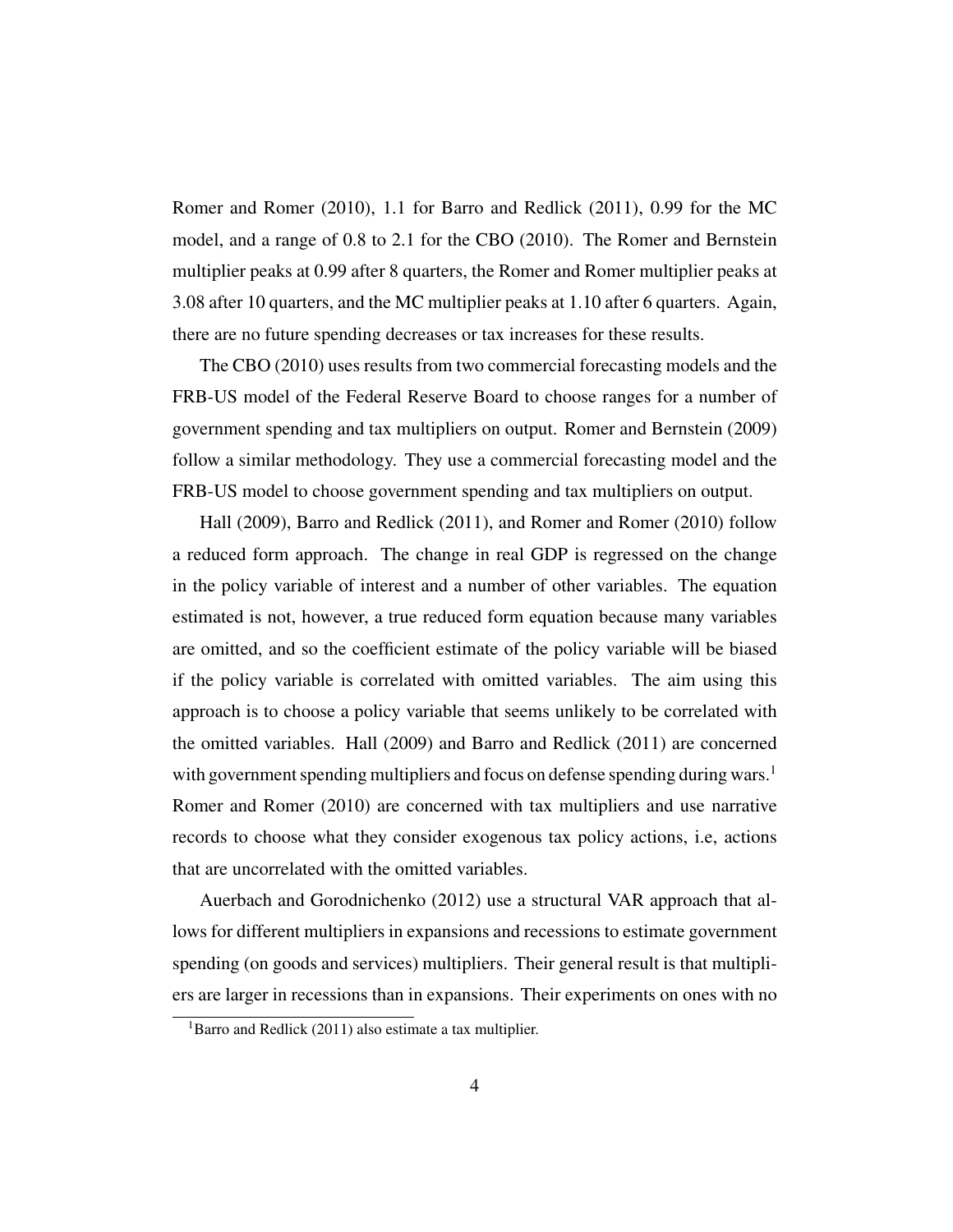future tax increases or spending decreases.

Coenen et al. (2012) estimate government spending multipliers for nine DSGE models. The experiments consist of government spending or tax shocks from a steady state, where each model has a fiscal-policy rule that eventually returns the economy to the steady state, so there is no long run increase in the debt/GDP ratio. The models have rational expectations, and so everyone knows that the initial increase in debt will be paid off eventually. The experiments are run under various assumptions about monetary accommodation. The experiments with these models differ from those reported above in that the debt/GDP ratio is forced back to the baseline (the steady state) in the long run. One might think that the fiscal multipliers would be small in these models because agents know that the extra spending will eventually be paid for. In fact, the short-run multipliers are fairly large in most cases and the sums of the output gaps over the entire period are generally positive. For government purchases of goods the short-run multipliers are between about 0.7 and 1.0 for the United States with no monetary accommodation and between about 1.2 and 2.2 with two years of monetary accommodation. The short-run multipliers are also fairly large for increases in transfer payments that are targeted to liquidityconstrained households, ranging from about 1.0 to 1.5 with two years of monetary accommodation. The tone of the Coenen et al. (2012) article is that temporary fiscal stimulus can be very helpful, especially if there is monetary accommodation.

The general features of the DSGE models that lead to the above conclusion are the following. A government spending increase (or decrease in taxes) stimulates liquidity-constrained households to consume more. Given this increased demand, firms that are allowed to change their prices raise them, but firms that are not allowed to change their prices are committed to sell all that is demanded at their current (unchanged) prices. The overall price level goes up, but there is also an output effect. All this happens even though agents in the model know that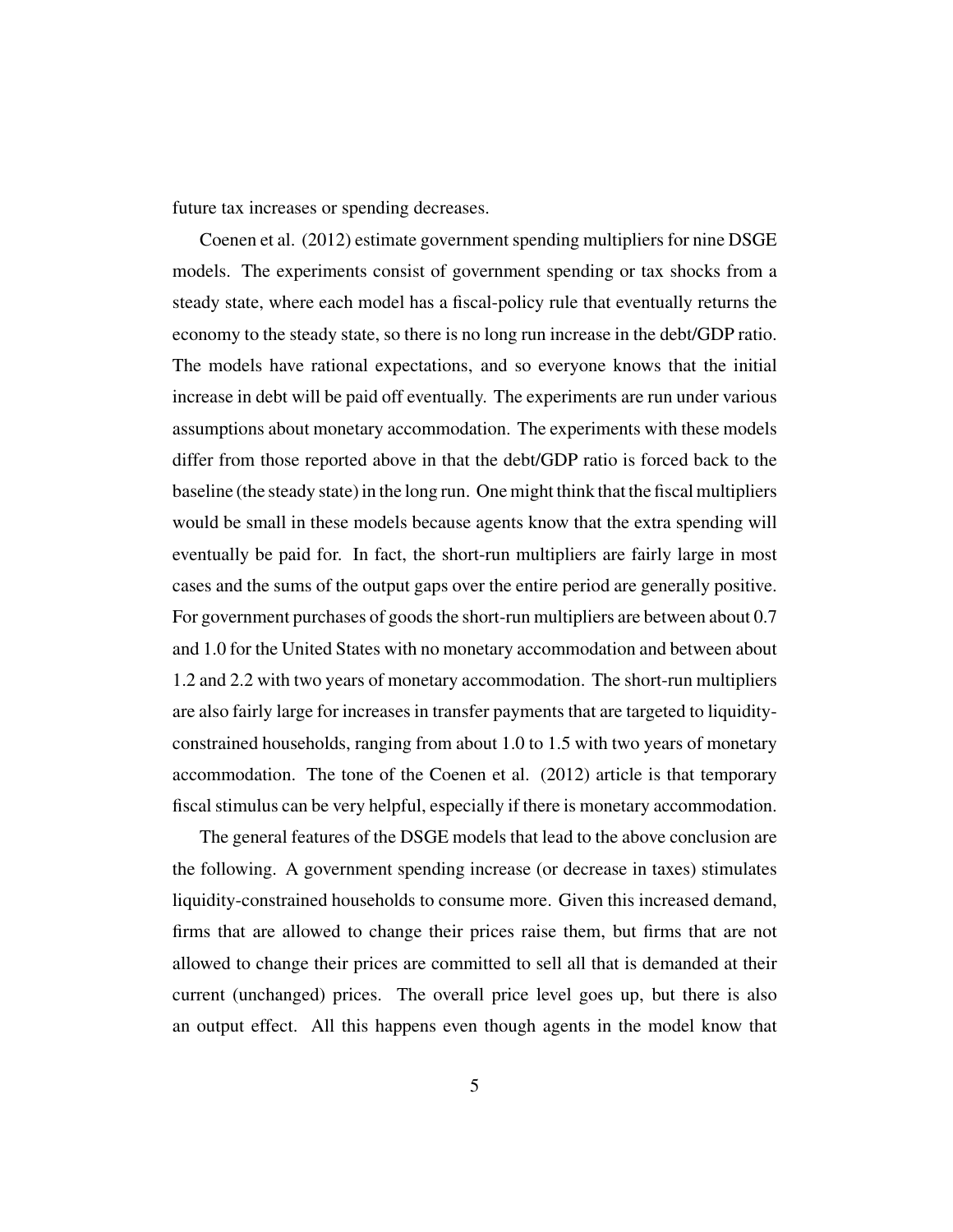the increased government debt will eventually be paid back through lower future government spending or higher taxes. The initial (essentially constrained) output effect dominates. It is also the case that the mark-up falls for those firms that cannot change their prices. The increased inflation that is generated may lead the monetary authority to raise the interest rate, and so the results are sensitive to what is assumed about monetary policy.

There is finally a recent paper by DeLong and Summers (2012), which argues that there may be times in which fiscal expansions are self-financing—no long run increase in the debt/GDP ratio. There are no estimated equations in this paper, no lagged effects of government spending on output, and some calibrated parameters that seem unrealistic or for which there is little empirical support. For example, the marginal tax-and-transfer rate is taken to be 0.33, which seems too high. In 2011 the ratio of federal government tax receipts (including social security taxes) and unemployment benefits to GDP was 0.17. This is an average rate and the marginal rate may be higher, but 37 percent of tax receipts are social security taxes, where the tax rate is flat and then zero at some income level. There is also a key hysteresis parameter in the model, also calibrated, which reflects the assumption that potential output depends on current output in depressed states of the economy. If current fiscal stimulus increases future potential output, there is obviously some effect large enough to generate enough extra future government revenue to pay for the stimulus.

# 3 The MC Model

The MC model uses the methodology of structural macroeconometric modeling, sometimes called the "Cowles Commission" (CC) approach, which goes back at least to Tinbergen (1939). I have gathered my research in macroeconomics in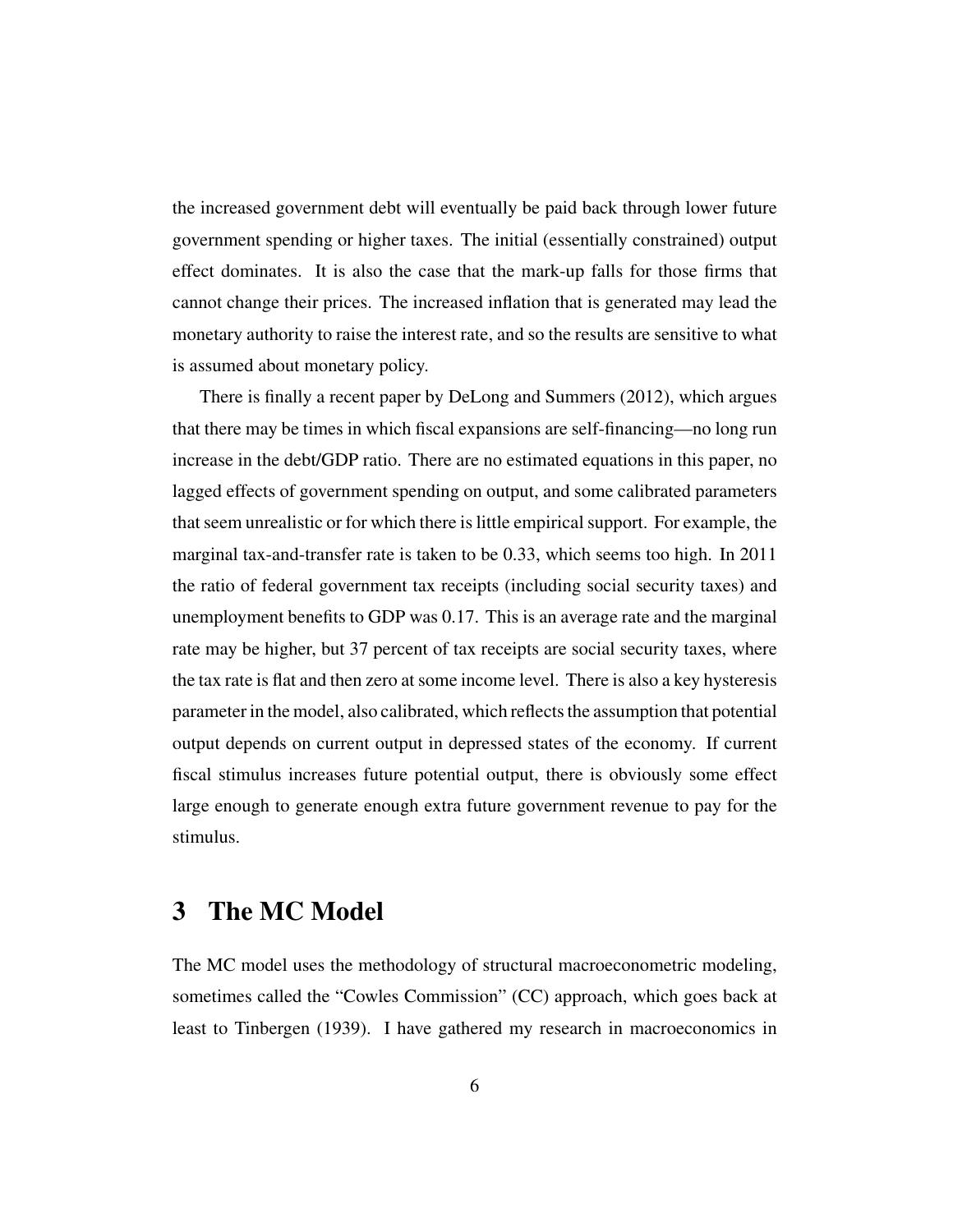one document, *Macroeconometric Modeling, November 11, 2013* (MM), on my website, and this document contains a complete description and listing of the MC model. MM is written using the current version of the MC model (November 11, 2013), where published results using earlier versions of the model have been updated.<sup>2</sup> The MC model is not explained in this paper, and one should think of  $MM$  as an appendix to this paper. When appropriate, I have indicated in this paper in brackets the sections in  $MM$  that contain relevant discussion. This paper is thus not self contained. It is too much to try to put all the relevant information in one paper, hence the use of  $MM$  as an appendix. The methodology of the CC approach is also discussed and defended in MM [1.1].

There are 39 countries in the MC model for which stochastic equations are estimated. There are 25 stochastic equations for the United States and up to 13 each for the other countries. The total number of stochastic equations is 310, and the total number of estimated coefficients is about 1,300. In addition, there are 1,379 bilateral trade share equations estimated, so the total number of stochastic equations is 1,689. The total number of endogenous and exogenous variables, not counting various transformations of the variables and the trade share variables, is about 2,000. Trade share data were collected for 59 countries, and so the trade share matrix is  $59 \times 59$ .

The estimation periods begin in 1954 for the United States and as soon after 1960 as data permit for the other countries. Data permitting, they end as late as 2013:3. The estimation technique is 2SLS except when there are too few observations to make the technique practical, where ordinary least squares is used. The estimation accounts for possible serial correlation of the error terms. When there is serial correlation, the serial correlation coefficients are estimated along with the

<sup>&</sup>lt;sup>2</sup>Users can work with the MC model on line or can download the model and related software to work with it on their own computer. If the model is downloaded, it can be modified and reestimated. Many of the results in  $MM$  can be duplicated on line.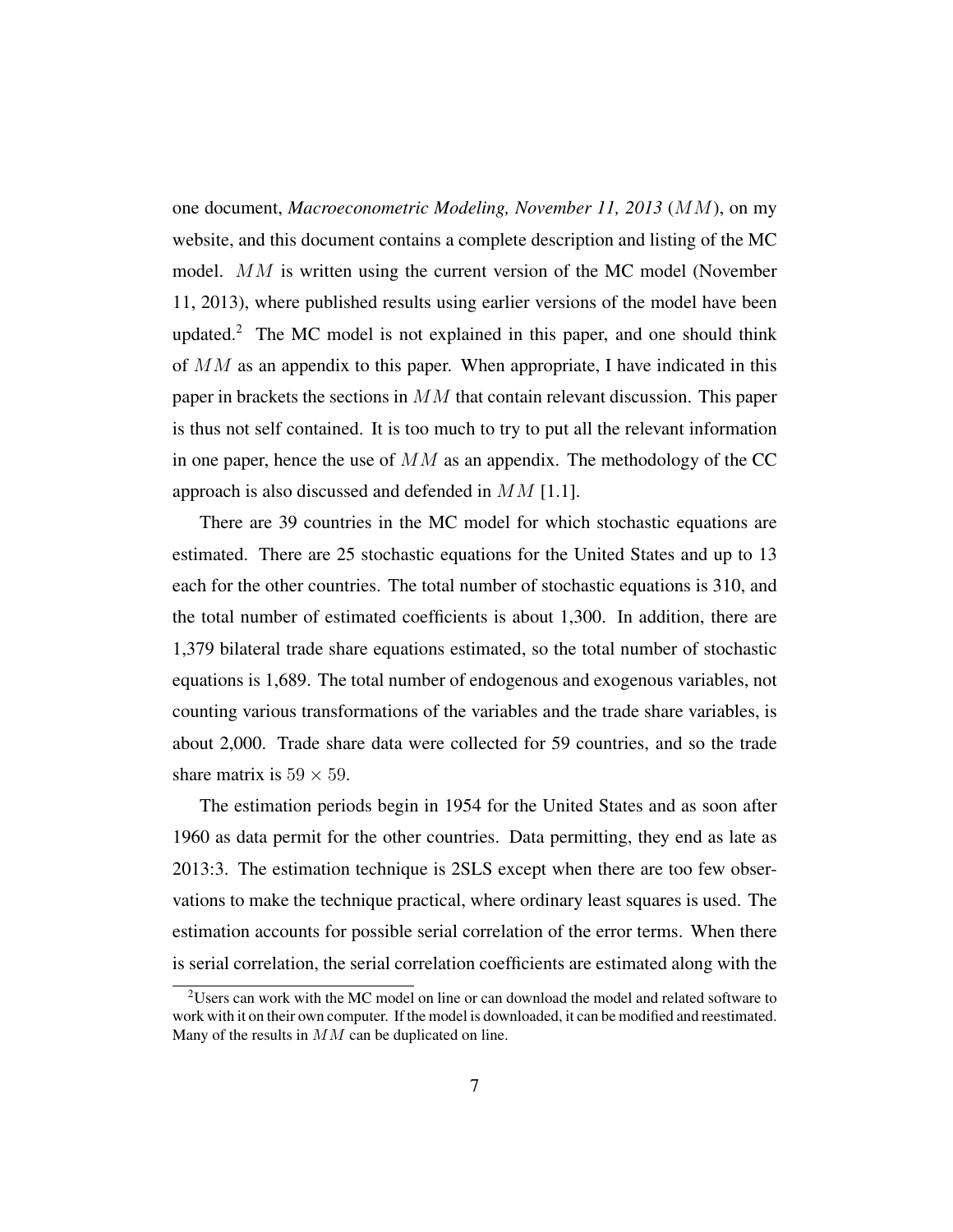structural coefficients.

To get an idea of the properties of the MC model, Table 1 presents transfer payment multipliers for the period 1992:1–2005:4. The level of real transfer payments is permanently increased by 1.0 percent of potential real GDP from its baseline values. This is an experiment in which nothing is paid for: no changes to any exogenous variable were made except for transfer payments. The table shows that the peak multiplier for output is 0.96 after 7 quarters. The multiplier settles down to about 0.7 after about 16 quarters. By 2005:4 the debt/GDP ratio has risen by 11.85 percentage points.

#### 4 The Experiments

The results in this paper are based on actual data through 2013:3 (data available as of November 11,2013). Values for the 2013:4–2022:4 period are used for some of the experiments, and these values are from a forecast I made on November 11, 2013 using the MC model. These values are on my website.<sup>3</sup>

Three 56-quarter periods are considered, beginning respectively in 1975:1, 1992:1, and 2009:1. When the MC model is solved for a given period with all the residuals set to their estimated values and the actual values of all the exogenous variables used, a perfect tracking solution is obtained. The baseline run for each of the three periods is taken to be this solution, namely just the actual values of all the variables. The estimated residuals are added to the equations and treated as exogenous for all the experiments. The experiments thus run off the perfect tracking solution. Each experiment consists of increasing real transfer payments for the first eight quarters of the period from their baseline values. As a percentage

<sup>&</sup>lt;sup>3</sup>For countries other than the United States data were not available as late as 2013:3, and the overall forecast began earlier than 2013:4, with actual values used for the United States until 2013:4.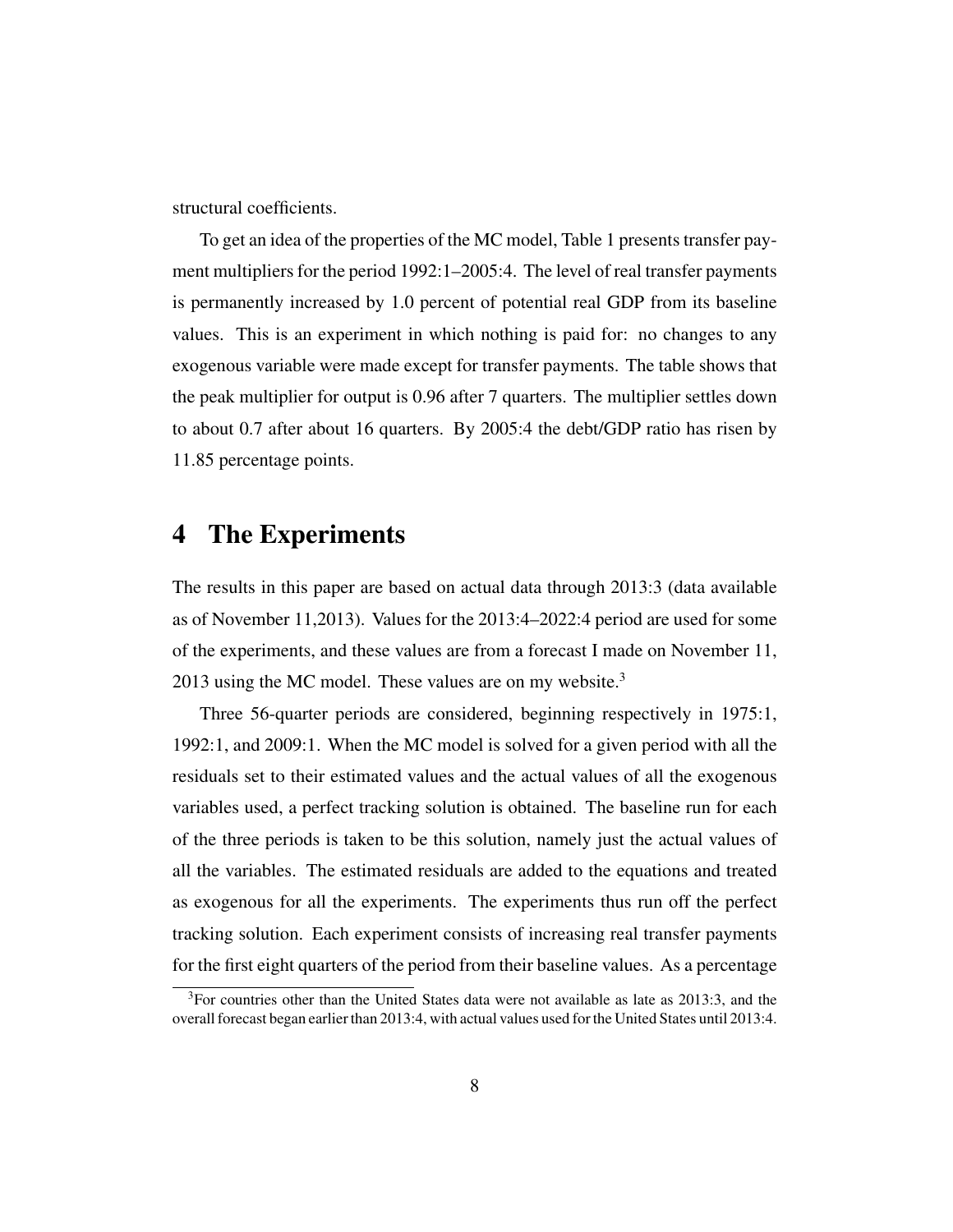| qtr    | Y    | <b>UR</b> | ${\bf P}$ | R    | D     |
|--------|------|-----------|-----------|------|-------|
| 1992.1 | 0.17 | $-0.04$   | 0.03      | 0.03 | 0.14  |
| 1992.2 | 0.40 | $-0.11$   | 0.10      | 0.11 | 0.22  |
| 1992.3 | 0.60 | $-0.20$   | 0.18      | 0.21 | 0.28  |
| 1992.4 | 0.76 | $-0.29$   | 0.26      | 0.30 | 0.34  |
| 1993.1 | 0.87 | $-0.37$   | 0.34      | 0.38 | 0.44  |
| 1993.2 | 0.93 | $-0.42$   | 0.42      | 0.44 | 0.55  |
| 1993.3 | 0.96 | $-0.46$   | 0.50      | 0.49 | 0.69  |
| 1993.4 | 0.95 | $-0.47$   | 0.58      | 0.52 | 0.85  |
| 1994.1 | 0.92 | $-0.47$   | 0.62      | 0.54 | 1.05  |
| 1994.2 | 0.89 | $-0.45$   | 0.67      | 0.54 | 1.26  |
| 1994.3 | 0.84 | $-0.42$   | 0.71      | 0.53 | 1.48  |
| 1994.4 | 0.80 | $-0.41$   | 0.74      | 0.53 | 1.72  |
| 1995.1 | 0.77 | $-0.37$   | 0.77      | 0.52 | 1.97  |
| 1995.2 | 0.75 | $-0.33$   | 0.79      | 0.49 | 2.22  |
| 1995.3 | 0.73 | $-0.32$   | 0.79      | 0.48 | 2.47  |
| 1995.4 | 0.73 | $-0.31$   | 0.81      | 0.47 | 2.72  |
| 1996.4 | 0.71 | $-0.29$   | 0.87      | 0.46 | 3.68  |
| 1997.4 | 0.70 | $-0.29$   | 0.95      | 0.46 | 4.67  |
| 1998.4 | 0.72 | $-0.29$   | 1.02      | 0.46 | 5.61  |
| 1999.4 | 0.73 | $-0.29$   | 1.11      | 0.46 | 6.52  |
| 2000.4 | 0.73 | $-0.30$   | 1.17      | 0.46 | 7.48  |
| 2001.4 | 0.79 | $-0.31$   | 1.24      | 0.47 | 8.64  |
| 2002.4 | 0.74 | $-0.32$   | 1.31      | 0.48 | 9.69  |
| 2003.4 | 0.73 | $-0.32$   | 1.34      | 0.47 | 10.43 |
| 2004.4 | 0.71 | $-0.31$   | 1.37      | 0.45 | 11.17 |
| 2005.4 | 0.77 | $-0.35$   | 1.40      | 0.48 | 11.85 |

Table 1 Transfer Payment Multipliers using the MC Model Deviations from Baseline in Percentage Points

 $Y$  = real GDP.  $GDPR$  in  $MM$ .

 $UR =$  unemployment rate.  $UR$  in  $MM$ .

 $P = GDP$  deflator.  $GDPD$  in  $MM$ .

- $R =$  three-month Treasury bill rate.  $RS$  in  $MM$ .
- $D =$  nominal federal debt/nominal GDP.  $AGZGDP$ in  $\mathcal{M} \mathcal{M}.$
- $\bullet$  percent deviations for Y and P, absolute deviations for UR, R, and D.
- Experiment is a sustained increase in real transfer payments ( $TRGHQ$  in  $MM$ ) of 1.0 percent of potential real GDP ( $YS$  in  $MM$ ).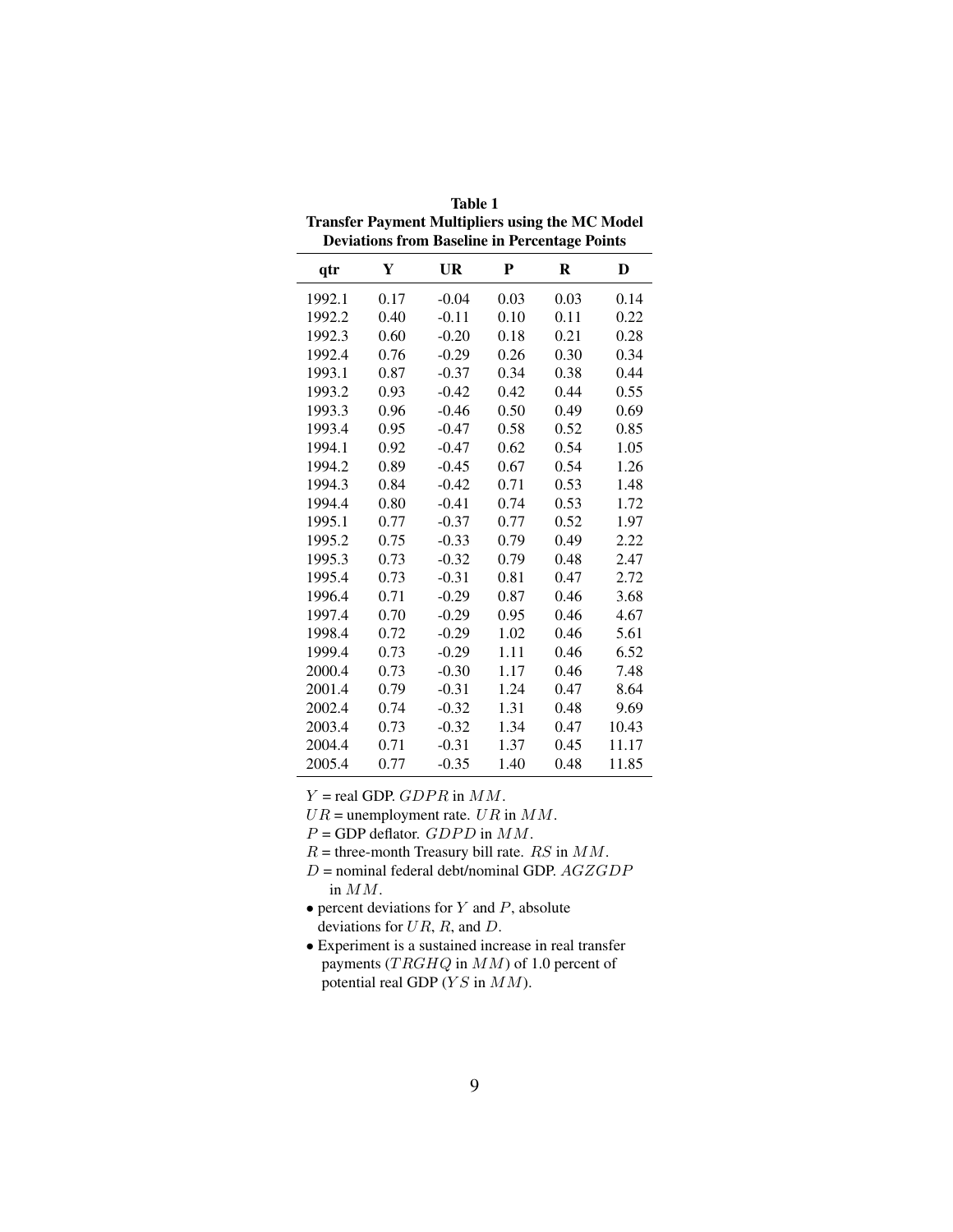of a measure of potential output in the model, the increases are per quarter 0.5, 1.0, 1.5, 2.0, 2.0, 2.0, 2.0, and 2.0. The increases are thus phased in for the first year and then held at 2.0 percent for the second year. The first quarter of each period was chosen to be a quarter of high unemployment.

For experiment "NOWAIT" the decreases begin in the ninth quarter, where as a percentage of potential output they are per quarter  $0.5\lambda$ ,  $1.0\lambda$ ,  $1.5\lambda$ ,  $2.0\lambda$ , 2.0λ, 2.0λ, 2.0λ, and 2.0λ.  $\lambda$  is chosen to be the smallest value that results in the debt/GDP ratio returning to its baseline value sometime before the end of the 56 quarter period.<sup>4</sup> Experiment "WAIT" is the same as experiment NOWAIT except that the decreases begin in quarter 25. For quarters 9 through 24 (and after quarter 32) the transfer payment values are the baseline values. Experiment WAIT thus has a 4-year gap before the decreases begin.

Regarding monetary policy, the estimated U.S. interest rate rule— $MM$ [3.6.10]—is used for one set of experiments, denoted "RULE." This equation has the property that the interest rate generally rises during the stimulus stage and falls during the de-stimulus stage. The Fed is estimated to "lean against the wind." For the second set of experiments, denoted "NORULE," the interest rate rule is dropped and the interest rate is taken to be exogenous. Its value for each quarter is the baseline value. This is the case in which the Fed does not raise interest rates on the way up, but also does not lower them on the way down. It "accommodates" the fiscal policy changes. For the period beginning in 2009:1, RULE is not used, because for part of this period the interest rate was at a zero lower bound. The estimated rule is not necessarily reliable in this case. The NORULE case keeps the interest rate at the zero lower bound when it was in fact at the zero lower bound.

The following tables present the results for five variables: real GDP  $(Y)$ , the

<sup>&</sup>lt;sup>4</sup>As will be seen, the MC model cycles somewhat, including values of the debt/GDP ratio, and the stopping value of  $\lambda$  was taken to be the first time the debt/GDP ratio came within 0.0005 of its baseline value (0.05 percentage points).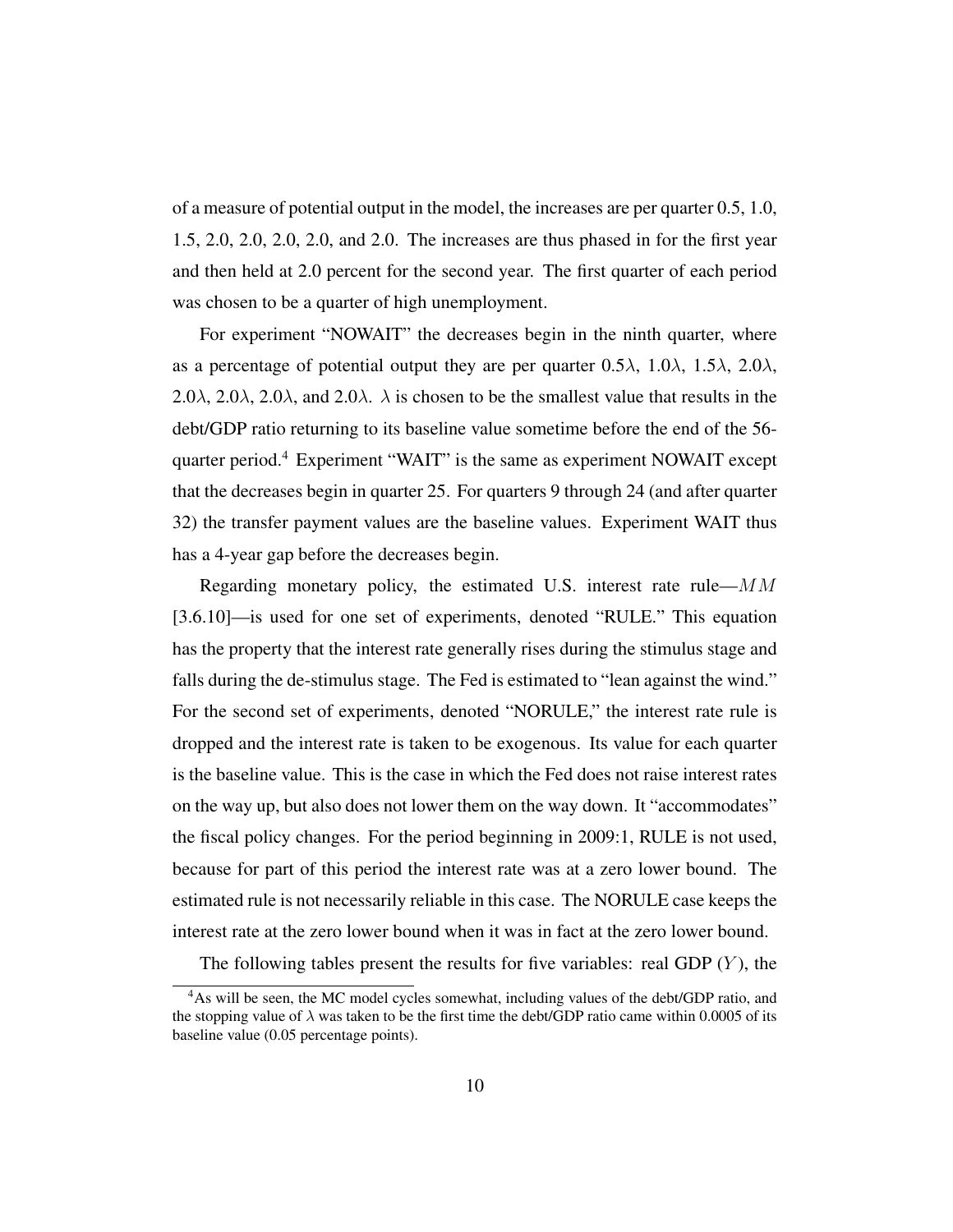total number of jobs in the economy  $(J)$ , the total number of people unemployed  $(U)$ , the GDP deflator  $(P)$ , and the federal government debt/GDP ratio  $(D)$ . Y is at a quarterly rate. Two values are presented for each of the first three variables and each experiment. The first is the sum of the deviations of the variable from its baseline value over the 56 quarters, denoted  $\sum I$ , where I is the variable. The second is the discounted sum using a discount rate of 2 percent at an annual rate, denoted  $\sum \beta I$ . Also presented are the values of P and D at the end of the period, where the value for  $P$  is the percent deviation from baseline and the value for  $D$ is the absolute deviation from baseline (in percentage points). The values of  $\lambda$  are also presented. The full MC model is solved for each experiment except that the estimated U.S. interest rate rule is dropped for the NORULE experiments.

# 5 Results

Summary results are presented in Tables 2, 3, and 4 for the three periods. The experiments using the interest rate rule are presented first in each table except for Table 4, where the rule is not used. The first experiment of each set of three experiments is the case where there is no future de-stimulus, denoted "NOPAY." NOPAY is always stimulative. For example, in Table 3 the sum of the output deviations from baseline over the 56 quarters is \$273.4 billion for RULE and \$285.2 billions for NORULE. The sums of the jobs deviations are 13.51 and 14.35 million workers respectively. The sums of the number of people unemployed are -6.35 and -6.40 million respectively. The debt/GDP ratio at the end of the period for RULE is larger by 2.62 percentage points. For NORULE it is larger by 1.88 percentage points. The GDP deflator is larger at the end of the period in both cases, but the effect is very small.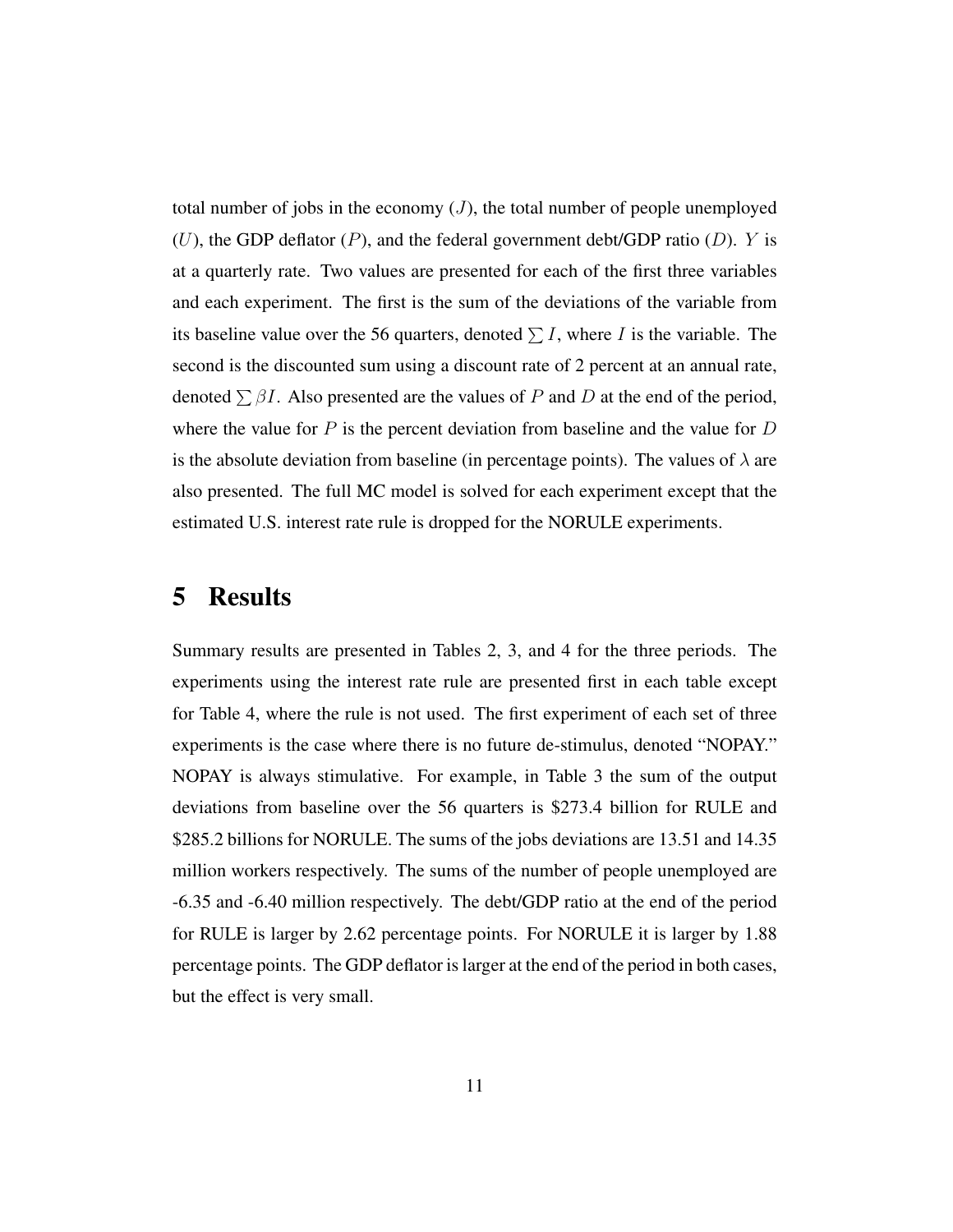Table 2 Estimated Effects for the 1975:1–1988:4 Period

| <b>Experiment</b>     | $\sum Y$ |         | $\sum U$ |         | P end D end | $\sum \beta Y$ | $\beta J$ | $\sum \beta U$ |      |
|-----------------------|----------|---------|----------|---------|-------------|----------------|-----------|----------------|------|
| <b>NOPAY, RULE</b>    | 172.1    | 10.79   | $-5.19$  | 0.18    | 2.26        | 142.7          | 8.98      | $-4.33$        |      |
| <b>NOWAIT, RULE</b>   | $-11.6$  | $-0.82$ | 0.02     | $-0.08$ | $\Omega$    | $-11.4$        | $-0.86$   | 0.04           | 1.00 |
| WAIT, RULE            | 58.2     | 3.76    | $-1.97$  | 0.02    | $\Omega$    | 41.5           | 2.68      | $-1.50$        | 0.70 |
| <b>NOPAY, NORULE</b>  | 179.9    | 11.34   | $-5.05$  | 0.34    | 1.59        | 145.2          | 9.17      | $-4.09$        |      |
| <b>NOWAIT, NORULE</b> | 21.1     | 1.23    | $-0.84$  | 0.06    | $\Omega$    | 16.2           | 0.88      | $-0.69$        | 0.90 |
| <b>WAIT, NORULE</b>   | 59.3     | 2.89    | $-1.74$  | 0.10    | $\Omega$    | 41.9           | 1.71      | $-1.31$        | 0.65 |

 $Y$  = real GDP, billions of 2009 dollars. GDPR in MM.

 $J =$  total number of jobs, millions of jobs.  $JF + JG + JM + JS$  in MM.

 $U =$  total unemployment, millions of people. U in MM.

 $P = GDP$  deflator.  $GDPD$  in  $MM$ .

 $D =$  nominal federal debt/nominal GDP.  $AGZGDP$  in  $MM$ .

 $\lambda$ , see text.

 $\sum$ = sum of deviations from baseline over the 56 quarters.

 $\sum$  $\beta$  = discounted sum of deviations from baseline over the 56 quarters, 2 percent discount rate.

 $P$  end = percent deviation of  $P$  from baseline in last quarter, percentage points.

 $D$  end = absolute deviation of  $D$  from baseline in last quarter, percentage points.

|                                                                      |                      |                       |                               |                            | <b>ESUMATED EXPECTS FOR THE 1994.1-2005.4 FEMPLE</b> |                         |                          |                               |              |
|----------------------------------------------------------------------|----------------------|-----------------------|-------------------------------|----------------------------|------------------------------------------------------|-------------------------|--------------------------|-------------------------------|--------------|
| <b>Experiment</b>                                                    | $\sum Y$             | $\sum J$              | $\sum U$                      | $P$ end                    | $D$ end                                              | $\sum \beta Y$          | $\sum \beta J$           | $\sum \beta U$                | $\lambda$    |
| NOPAY, RULE<br><b>NOWAIT, RULE</b><br>WAIT, RULE                     | 273.4<br>8.9<br>37.7 | 13.51<br>0.40<br>2.56 | $-6.35$<br>$-0.43$<br>$-2.13$ | 0.20<br>$-0.02$<br>$-0.04$ | 2.62<br>$\Omega$<br>$\Omega$                         | 223.0<br>2.3<br>16.9    | 11.09<br>0.06<br>1.36    | $-5.19$<br>$-0.25$<br>$-1.54$ | 1.00<br>1.00 |
| <b>NOPAY, NORULE</b><br><b>NOWAIT, NORULE</b><br><b>WAIT, NORULE</b> | 285.2<br>5.1<br>48.5 | 14.35<br>0.04<br>2.78 | $-6.40$<br>$-0.25$<br>$-2.33$ | 0.26<br>$-0.04$<br>$-0.02$ | 1.88<br>$\Omega$<br>$\theta$                         | 228.3<br>$-0.6$<br>24.5 | 11.56<br>$-0.27$<br>1.36 | $-5.11$<br>$-0.10$<br>$-1.68$ | 1.00<br>0.90 |

Table 3 Estimated Effects for the 1992:1–2005:4 Period

See notes to Table 2.

Table 4 Estimated Effects for the 2009:1–2022:4 Period

| <b>Experiment</b>                      |  |  |                |                   |      | $\sum Y$ $\sum J$ $\sum U$ P end D end $\sum \beta Y$ $\sum \beta J$ $\sum \beta U$ |  |
|----------------------------------------|--|--|----------------|-------------------|------|-------------------------------------------------------------------------------------|--|
| NOPAY, NORULE 346.7 12.59 -5.87 0.17   |  |  |                | 2.22 274.8 10.08  |      | $-4.65$                                                                             |  |
| NOWAIT, NORULE -12.3 -0.50 -0.07 -0.03 |  |  |                | $0$   -18.3 -0.74 |      | $0.06 \pm 0.95$                                                                     |  |
| WAIT, NORULE 22.3 1.31 -1.53 -0.08     |  |  | 0 <sup>1</sup> | $-4.9$            | 0.14 | $-0.97 \;   \; 0.90$                                                                |  |

See notes to Table 2.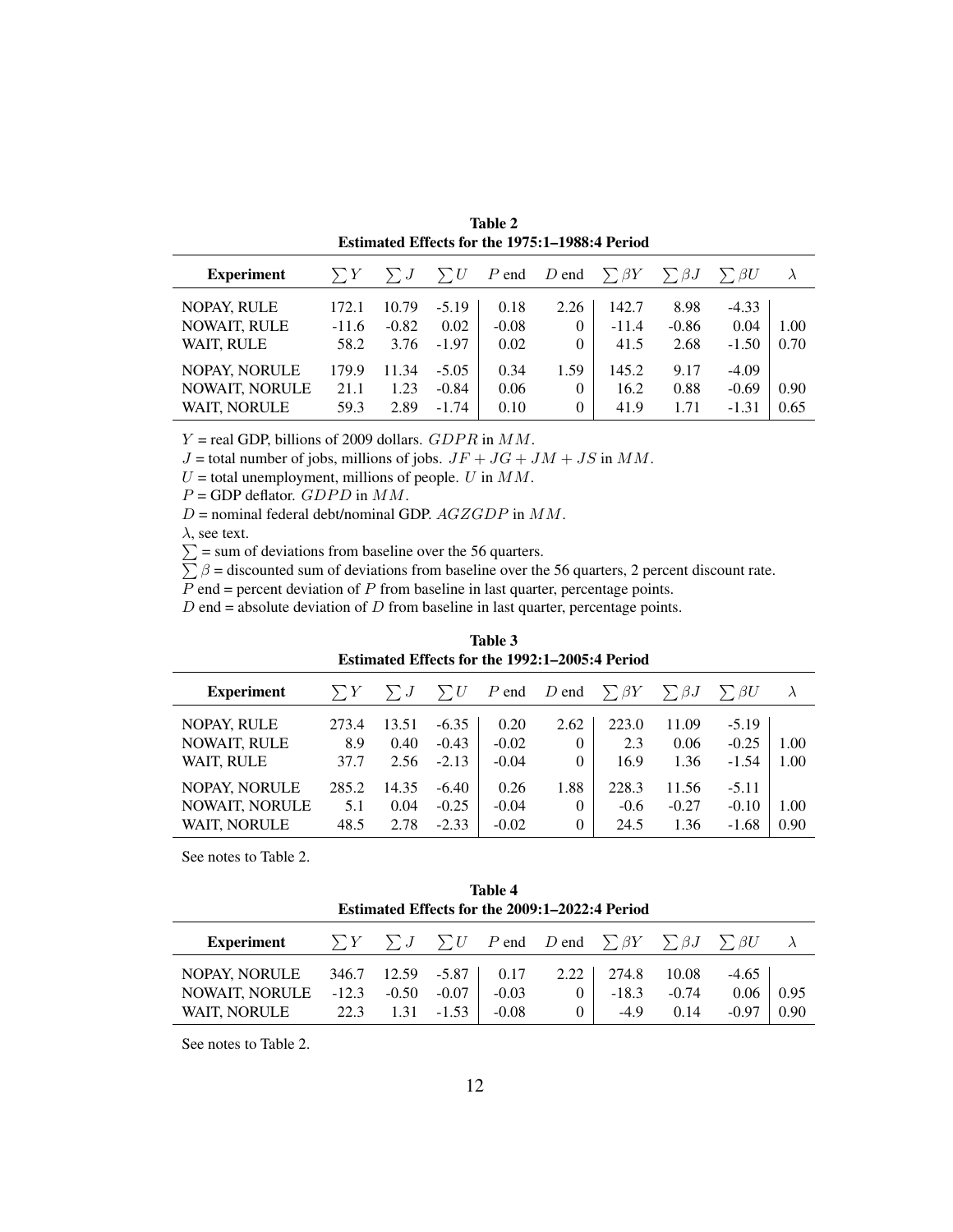Turning to the cases where there is de-stimulus, it is always true that WAIT is more stimulative than NOWAIT. Loosely speaking, by waiting four years before de-stimulating, the economy has time to build on the initial stimulus, which lessens the cost of getting the debt/GDP ratio back to baseline. In fact, except for NOWAIT, NORULE in Table 2, NOWAIT is never stimulative. The sums are negative or close to zero, even when discounting. The sums for WAIT, while all positive, are very small in Tables 3 and 4. Only in Table 2 would one say that the effort might be worth it. In Table 2 the output sum for WAIT, RULE is \$58.2 billion, compared to \$172.1 billion in the NOPAY, RULE case. The MC model is nonlinear, and this is the main reason for the differences across tables.

Comparing WAIT, RULE with WAIT, NORULE, NORULE is slightly more stimulative. When RULE is in effect, the Fed increases interest rates as the stimulus is taking place, which, among other things, increases federal interest payments and thus the federal debt. Six years after the beginning of the stimulus the debt is larger than it otherwise would be because of the increased interest rates. It thus takes a little more work to get the debt/GDP ratio back to baseline than it would if interest rates never increased (from baseline), as in the NORULE case. In the RULE case interest rates do fall during the de-stimulus, which helps lower interest payments, but the net effect is for slightly more overall expansion in the NORULE case.

None of the conclusions are changed by discounting. If anything, the argument against stimulating may be a little stronger with discounting. Since there are endogenous cycles in the MC model because of physical stock effects— $MM$ [3.6.11]—this means that after de-stimulus has taken place (five to nine years out) physical stocks are sometimes lower than baseline, which, other things being equal, leads to increased investment in the future. So for the last few years of the 14-year period, the output gaps can be positive. If these gaps are discounted, the overall gain from the experiment is thus smaller than if they are not discounted, other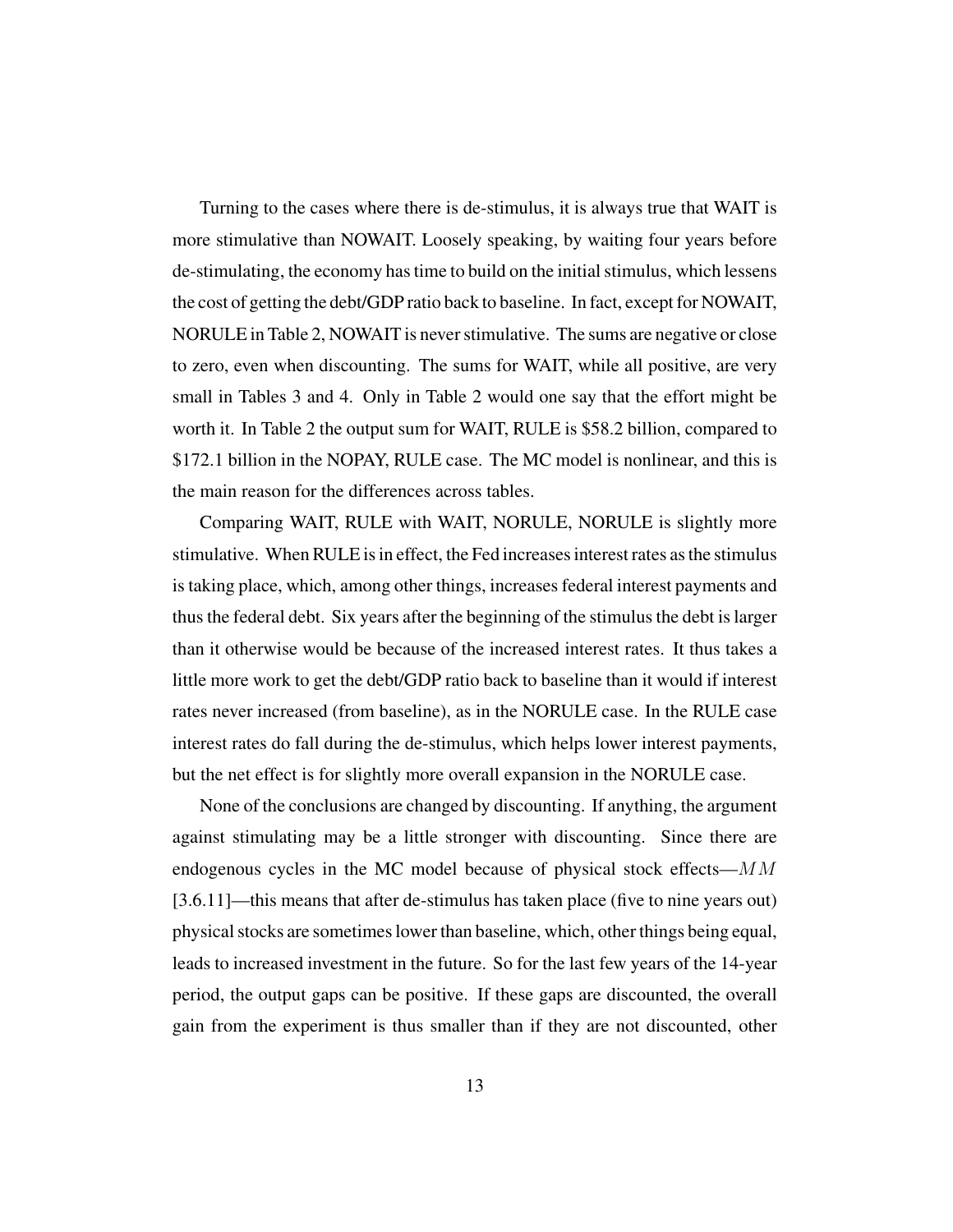things being equal.

The long run effects on the GDP deflator are always small, as would be expected given that the sums of the output deviations are small.  $\lambda$ , which measures the size of the de-stimulus needed to get the debt/GDP ratio back to baseline, is larger (with one tie) for NOWAIT versus WAIT. It is also larger for RULE versus NORULE (with one tie). The range is from 0.65 to 1.05.

Table 5 gives more detailed results for the WAIT, RULE experiment in Table 3. The values in Table 5 are deviations from baseline for each of the 56 quarters. The first column is for real transfer payments, which is the exogenous spending variable. The remaining variables are endogenous. Two physical stock variables are presented, excess capital  $(EXK)$  and the housing stock  $(KH)$ , to give a sense of the physical stock effects in the model. The table shows that five quarters after the end of the de-stimulus, the output deviations are positive, reflecting in part the physical stock effects. The debt/GDP deviations reach a peak at 2.78 four quarters before the de-stimulus and then gradually fall to zero. (This experiment used a value of  $\lambda$  of 1.00. Using a value of 0.95 did not result in any of the debt/GDP deviations falling below 0.05 percentage points.) The Fed raised the interest rate during and somewhat after the stimulus and then lowered it during the de-stimulus.

#### 6 Caveats

It may be surprising that a model in the Cowles Commission tradition like the MC model suggests that fiscal stimulus is not very effective. Keynes famous statement that "in the long run we are all dead" is consistent with ignoring any increases in the debt/GDP ratio that may result from fiscal stimulus, in which case stimulus is effective. The relevant statement for the present experiments, on the other hand, is "in the long run the debt must be paid off," admittedly not quite as catchy.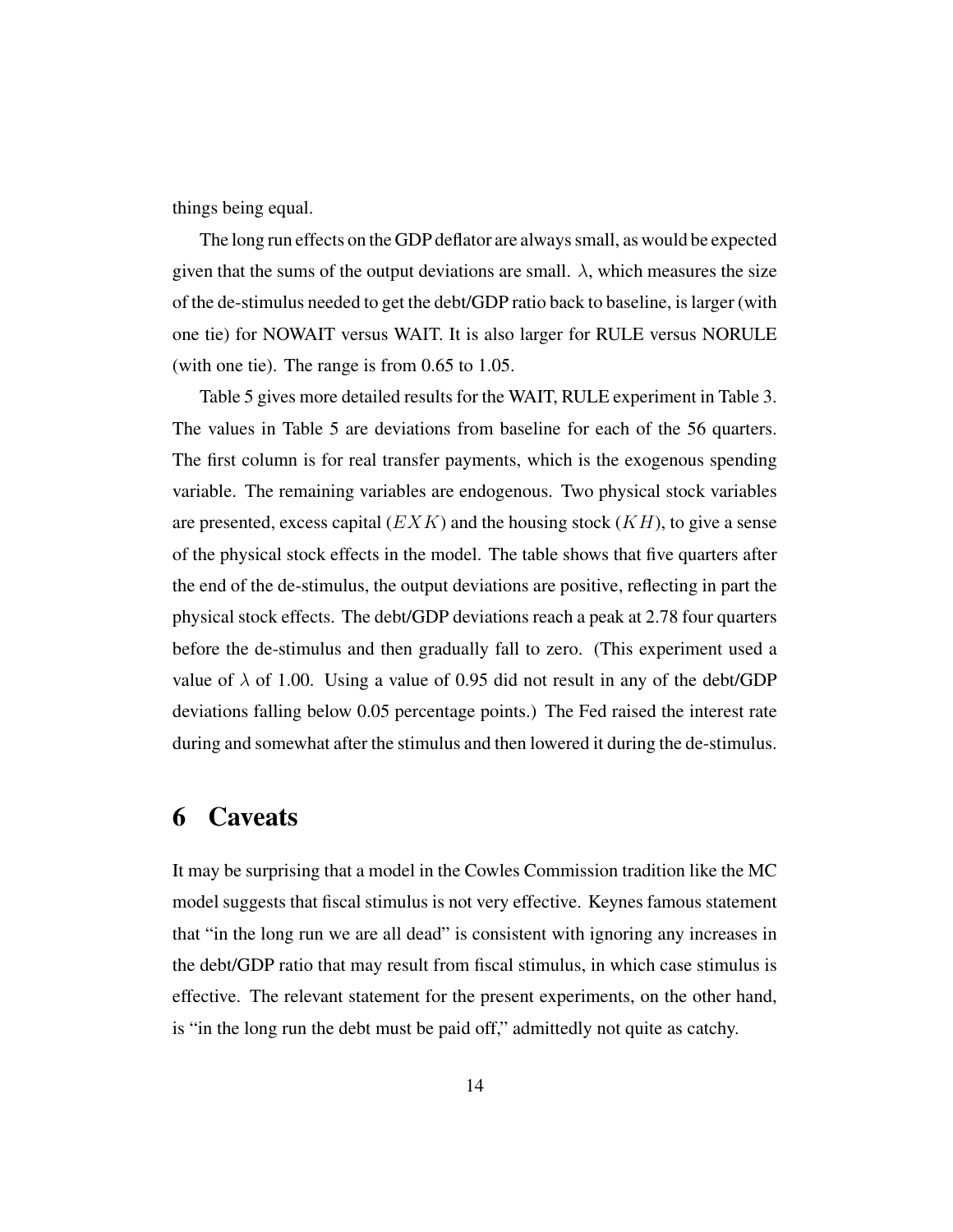| qtr    | ${\cal T} {\cal R}$ | $\boldsymbol{Y}$ | $\cal J$ | $\cal U$ | $\cal R$ | EXK      | $\operatorname{KH}$ | $\boldsymbol{D}$ |
|--------|---------------------|------------------|----------|----------|----------|----------|---------------------|------------------|
| 1992.1 | 10.7                | 1.7              | 0.02     | $-0.02$  | 0.01     | $-8.3$   | 0.4                 | 0.06             |
| 1992.2 | 21.6                | 5.8              | 0.10     | $-0.09$  | 0.06     | $-27.3$  | 1.6                 | 0.16             |
| 1992.3 | 32.6                | 12.1             | 0.24     | $-0.20$  | 0.16     | $-56.1$  | 3.8                 | 0.28             |
| 1992.4 | 43.8                | 20.1             | 0.44     | $-0.37$  | 0.29     | $-91.8$  | 7.0                 | 0.43             |
| 1993.1 | 44.1                | 27.5             | 0.69     | $-0.55$  | 0.44     | $-122.7$ | 10.9                | 0.56             |
| 1993.2 | 44.4                | 33.3             | 0.95     | $-0.74$  | 0.59     | $-144.1$ | 15.1                | 0.71             |
| 1993.3 | 44.9                | 37.3             | 1.19     | $-0.89$  | 0.72     | $-155.1$ | 19.4                | 0.89             |
| 1993.4 | 45.3                | 39.6             | 1.40     | $-0.99$  | 0.82     | $-157.0$ | 23.4                | 1.10             |
| 1994.1 | 0.0                 | 33.1             | 1.45     | $-0.97$  | 0.83     | $-116.0$ | 25.3                | 1.17             |
| 1994.2 | 0.0                 | 23.1             | 1.37     | $-0.79$  | 0.73     | $-59.3$  | 25.5                | 1.36             |
| 1994.3 | 0.0                 | 12.9             | 1.17     | $-0.55$  | 0.56     | $-3.7$   | 24.3                | 1.62             |
| 1994.4 | 0.0                 | 4.6              | 0.91     | $-0.33$  | 0.41     | 41.0     | 22.2                | 1.88             |
| 1995.1 | 0.0                 | $-1.7$           | 0.65     | $-0.09$  | 0.27     | 73.1     | 19.5                | 2.13             |
| 1995.2 | 0.0                 | $-5.7$           | 0.41     | 0.11     | 0.13     | 92.5     | 16.6                | 2.34             |
| 1995.3 | 0.0                 | $-7.8$           | 0.21     | 0.22     | 0.03     | 101.3    | 13.6                | 2.55             |
| 1995.4 | 0.0                 | $-8.6$           | 0.05     | 0.29     | $-0.03$  | 102.2    | 10.7                | 2.66             |
| 1996.1 | 0.0                 | $-8.2$           | $-0.05$  | 0.32     | $-0.07$  | 97.2     | 8.2                 | 2.74             |
| 1996.2 | 0.0                 | $-7.2$           | $-0.11$  | 0.31     | $-0.08$  | 88.8     | 6.0                 | 2.75             |
| 1996.3 | 0.0                 | $-5.8$           | $-0.14$  | 0.28     | $-0.08$  | 78.2     | 4.1                 | 2.77             |
| 1996.4 | 0.0                 | $-4.2$           | $-0.14$  | 0.23     | $-0.08$  | 67.0     | 2.7                 | 2.78             |
| 1997.1 | 0.0                 | $-2.6$           | $-0.13$  | 0.18     | $-0.06$  | 56.4     | 1.6                 | 2.77             |
| 1997.2 | 0.0                 | $-1.3$           | $-0.10$  | 0.13     | $-0.04$  | 47.0     | 0.7                 | 2.76             |
| 1997.3 | 0.0                 | $-0.2$           | $-0.06$  | 0.08     | $-0.02$  | 38.7     | 0.2                 | 2.74             |
| 1997.4 | 0.0                 | 0.8              | $-0.03$  | 0.04     | 0.00     | 31.7     | $-0.1$              | 2.74             |
| 1998.1 | $-13.4$             | $-0.7$           | $-0.03$  | 0.03     | 0.00     | 35.8     | $-0.8$              | 2.67             |
| 1998.2 | $-27.1$             | $-5.2$           | $-0.08$  | $0.07\,$ | $-0.04$  | 53.5     | $-2.3$              | 2.56             |
| 1998.3 | $-41.0$             | $-12.7$          | $-0.22$  | 0.18     | $-0.12$  | 83.6     | $-5.0$              | 2.40             |
| 1998.4 | $-55.3$             | $-22.3$          | $-0.43$  | 0.34     | $-0.24$  | 122.3    | $-9.0$              | 2.17             |
| 1999.1 | $-55.8$             | $-31.3$          | $-0.69$  | 0.54     | $-0.38$  | 156.0    | $-13.8$             | 1.98             |
| 1999.2 | $-56.3$             | $-38.0$          | $-0.97$  | 0.71     | $-0.51$  | 177.0    | $-19.0$             | 1.75             |
| 1999.3 | $-57.0$             | $-42.5$          | $-1.21$  | 0.84     | $-0.62$  | 186.2    | $-24.4$             | 1.48             |
| 1999.4 | $-57.6$             | $-45.1$          | $-1.42$  | 0.93     | $-0.70$  | 185.7    | $-29.5$             | 1.17             |
| 2000.1 | 0.0                 | $-35.8$          | $-1.46$  | 0.85     | $-0.68$  | 131.0    | $-32.0$             | 1.11             |
| 2000.2 | 0.0                 | $-23.2$          | $-1.33$  | 0.65     | $-0.56$  | 62.4     | $-32.2$             | 0.96             |
| 2000.3 | 0.0                 | $-10.4$          | $-1.08$  | 0.40     | $-0.41$  | $-4.3$   | $-30.9$             | 0.78             |
| 2000.4 | 0.0                 | $-0.5$           | $-0.79$  | 0.17     | $-0.27$  | $-55.6$  | $-28.4$             | 0.61             |
| 2001.1 | 0.0                 | 6.3              | $-0.51$  | $-0.05$  | $-0.15$  | $-89.8$  | $-25.2$             | 0.47             |
| 2001.2 | 0.0                 | 10.5             | $-0.26$  | $-0.22$  | $-0.04$  | $-109.7$ | $-21.6$             | 0.34             |
| 2001.3 | 0.0                 | 12.4             | $-0.05$  | $-0.32$  | 0.04     | $-117.6$ | $-17.9$             | 0.25             |
| 2001.4 | 0.0                 | 12.9             | 0.09     | $-0.38$  | 0.09     | $-117.3$ | $-14.3$             | 0.17             |

Table 5 More Detailed Results for WAIT, RULE in Table 3 Absolute Deviations from Baseline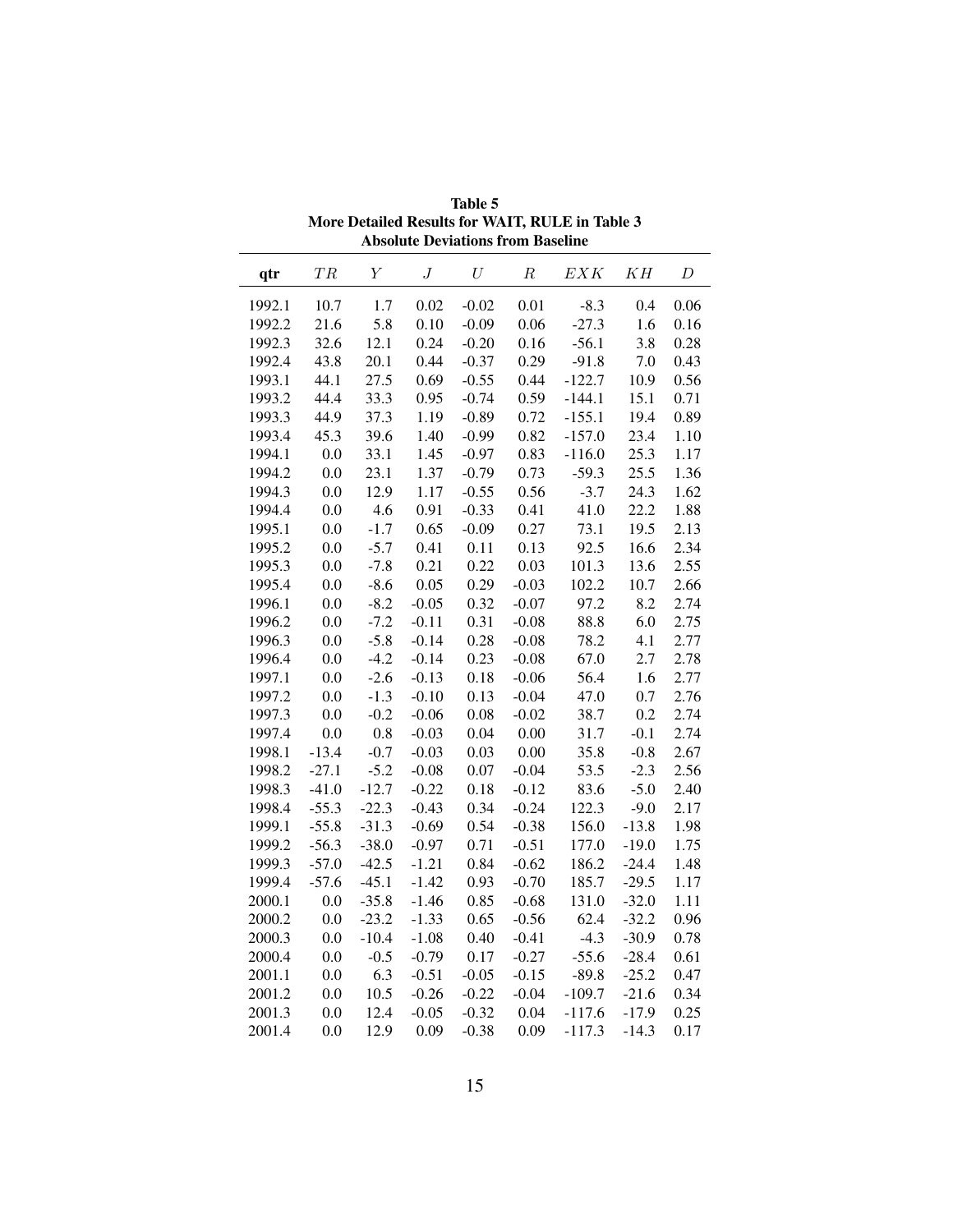| ТR  | Υ      | J    | U       | R    | EXK                          | ΚН      | D    |  |  |  |
|-----|--------|------|---------|------|------------------------------|---------|------|--|--|--|
| 0.0 | 12.5   | 0.19 | $-0.39$ | 0.11 | $-112.4$                     | $-11.0$ | 0.12 |  |  |  |
| 0.0 | 11.3   | 0.25 | $-0.37$ | 0.12 | $-103.5$                     | $-8.0$  | 0.08 |  |  |  |
| 0.0 | 9.8    | 0.28 | $-0.34$ | 0.12 | $-92.8$                      | $-5.4$  | 0.06 |  |  |  |
| 0.0 | 8.2    | 0.28 | $-0.30$ | 0.12 | $-81.6$                      | $-3.2$  | 0.04 |  |  |  |
| 0.0 | 6.7    | 0.27 | $-0.25$ | 0.11 | $-70.9$                      | $-1.4$  | 0.03 |  |  |  |
| 0.0 | 5.3    | 0.24 | $-0.21$ | 0.09 | $-61.1$                      | 0.0     | 0.03 |  |  |  |
| 0.0 | 4.0    | 0.21 | $-0.16$ | 0.08 | $-52.2$                      | 1.1     | 0.03 |  |  |  |
| 0.0 | 2.9    | 0.18 | $-0.13$ | 0.06 | $-44.1$                      | 1.9     | 0.04 |  |  |  |
| 0.0 | 2.1    | 0.15 | $-0.10$ | 0.05 | $-37.2$                      | 2.5     | 0.04 |  |  |  |
| 0.0 | 1.3    | 0.12 | $-0.07$ | 0.04 | $-31.2$                      | 2.9     | 0.05 |  |  |  |
| 0.0 | 0.8    | 0.10 | $-0.05$ | 0.03 | $-26.2$                      | 3.2     | 0.06 |  |  |  |
| 0.0 | 0.3    | 0.07 | $-0.03$ | 0.02 | $-22.0$                      | 3.3     | 0.06 |  |  |  |
| 0.0 | 0.1    | 0.05 | $-0.02$ | 0.02 | $-18.6$                      | 3.3     | 0.07 |  |  |  |
| 0.0 | $-0.1$ | 0.04 | $-0.01$ | 0.02 | $-15.9$                      | 3.2     | 0.07 |  |  |  |
| 0.0 | $-0.2$ | 0.03 | $-0.01$ | 0.02 | $-13.6$                      | 3.1     | 0.07 |  |  |  |
| 0.0 | $-0.3$ | 0.02 | $-0.01$ | 0.02 | $-11.4$                      | 2.9     | 0.08 |  |  |  |
|     |        |      |         |      | ravit $\sigma$ (commutation) |         |      |  |  |  |

Table 5 (continued)

See notes to Table 2 for  $Y$ ,  $J$ ,  $U$ , and  $D$ .

 $TR$  = real transfer payments, billions of 2009 dollars.  $TRGHQ$  in  $MM$ .

 $R =$  three-month Treasury bill rate, percentage points.  $RS$  in  $MM$ .

 $EXK =$  excess capital, billions of 2009 dollars.  $KK - KKMIN$  in MM.

 $KH =$  stock of housing, billions of 2009 dollars.  $KH$  in  $MM$ .

A key question when considering a fiscal stimulus is thus whether the long run can be ignored. In periods of low debt/GDP ratios, like much of the post war period until about 2008, permanently raising the debt/GDP ratio may not have been much of a worry. At the present time (2014), however, the debt/GDP ratio is high and rising, and it is a worry to many people. One concern is that at some (unpredictable) time there will be negative asset market reactions.

Given the constraint that any stimulus must eventually be paid for, why might the conclusion that there is little gain from fiscal stimulus be wrong? Regarding monetary policy, it has modest effects in the MC model— $MM$  [4.4]. The policy of NORULE, which is the accommodating policy, gives slightly better results than RULE, but the differences are not large. If the model is wrong and monetary policy is powerful enough to keep the economy at full employment, then fiscal stimulus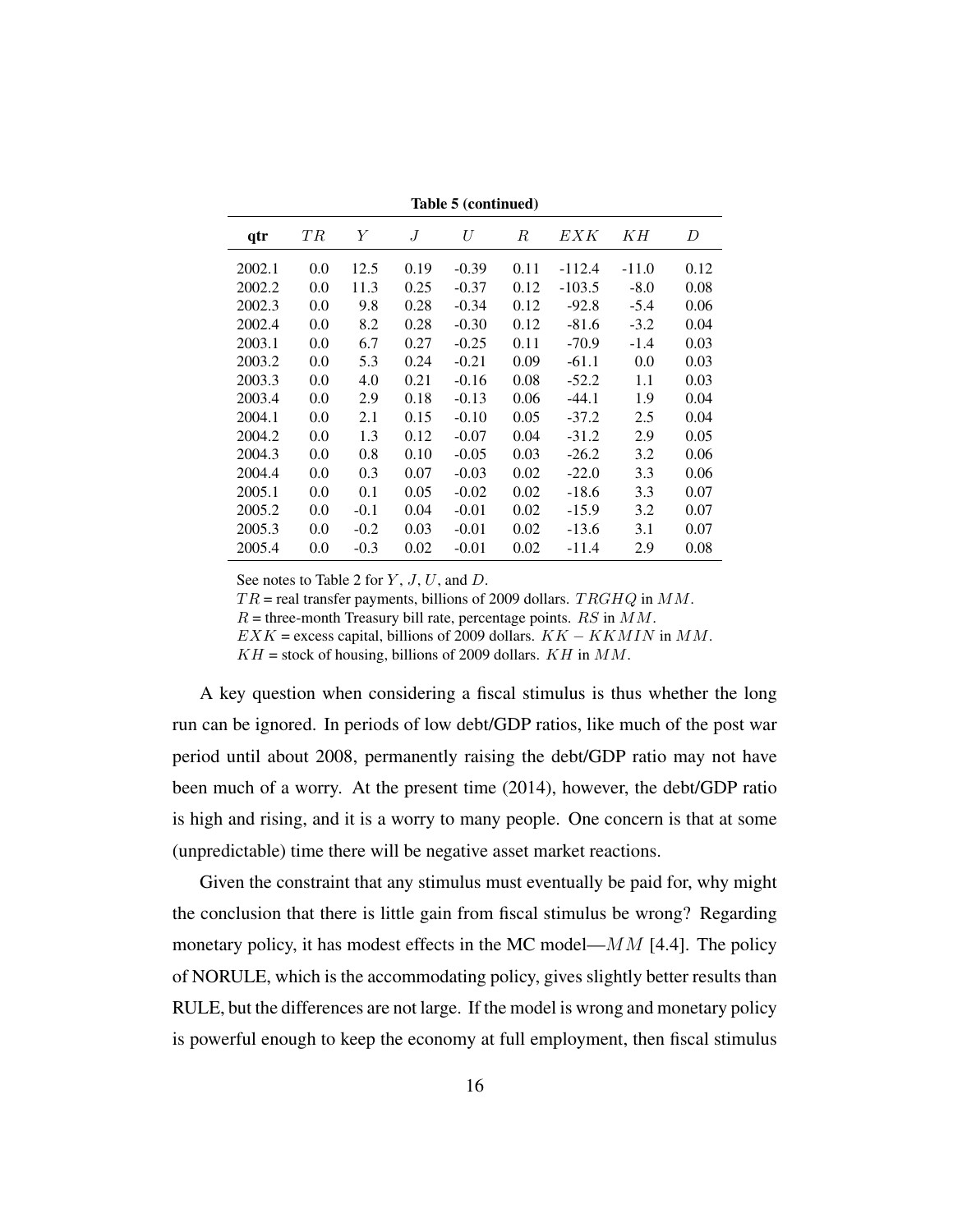is unnecessary, making the question posed in this paper uninteresting.

The conclusion could be sensitive to the treatment of potential output, which is taken to be exogenous in the model. If, as in the DeLong and Summers (2012) story, potential output is positively affected by stimulus measures, this would increase the case for fiscal stimulus. The main possibility in the MC model would be a permanent increase in long run labor or capital productivity (upward shifts of peakto-peak interpolations in the model— $MM$  [6.3.9]). This possible effect is hard to estimate and probably second order, but it has been ignored here. Remember that the fiscal stimulus tool used here is the level of transfer payments or tax expenditures. The conclusion does not pertain to government purchases of goods and services, which in many cases are partly investment and may have positive rates of return.

Another feature of the MC model is that changes in asset prices are either exogenous or only slightly affected by the economy— $MM$  [4.3]. A stimulus, for example, does not lead to large changes in stock prices. If it is instead the case that a stimulus leads to large and permanent increases in asset prices, which would in the model have positive effects on consumption and investment, the economy could grow fast enough to lead to only a small increase in the debt/GDP ratio, which could be paid off with a small de-stimulus. Since changes in asset prices are roughly random walks with drift, it is unlikely that effects of stimulus measures on asset prices could be estimated.

If stimulus measures permanently increase animal spirits (consumer and investor confidence and the like), this could increase consumption and investment demand beyond what the model estimates. Again, the economy might grow fast enough to lead to only a small increase in the debt/GDP ratio, which could easily be paid off. This effect is also hard to estimate. There are also possible *negative* animal spirits from a stimulus in periods where the debt/GDP is high. There is recent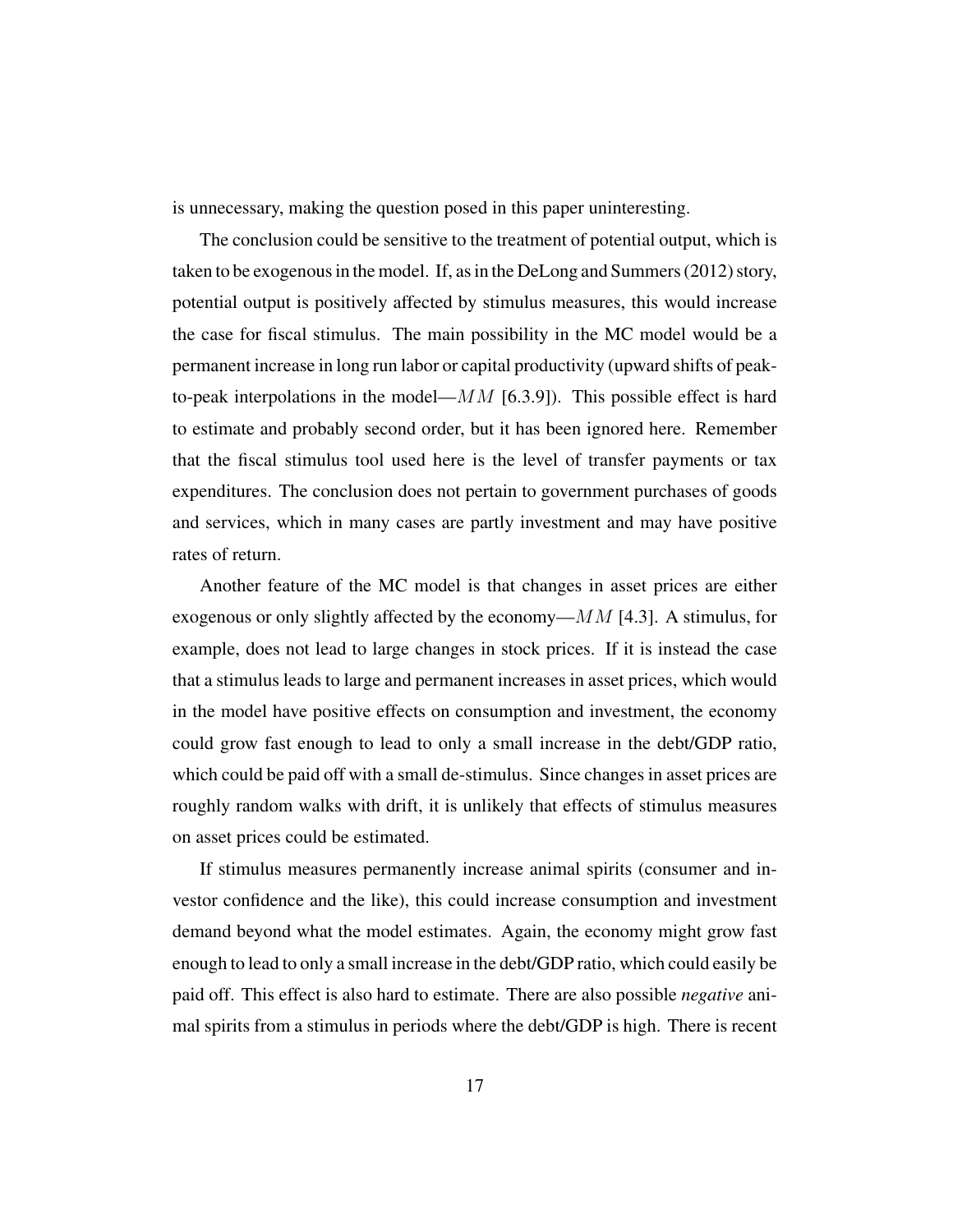work (see, for example, Bloom (2009)) examining the effects of uncertainty on the economy, where an increase in uncertainty may decrease aggregate demand. If a stimulus increases uncertainty because of expected future increases in the debt/GDP ratio, this could have a negative effect on consumption and investment demand.

There is an interesting "collapse" argument in Coenen et al. (2012). They argue that in really bad times, like 2008, without stimulus measures the economy might go into a downward spiral "where collapses in different sectors start to feed on each other due to balance sheet and demand interdependencies between multiple sectors." (p. 31) They point out that their DSGE models do not capture these extreme effects. Neither does the MC model. While the collapse argument could be true, it is not really possible to test.

Finally, a general criticism of the present results is that the MC model is so badly misspecified that none of the estimates are trustworthy. A different conclusion is reached using the DSGE models in Coenen et al.(2012), and one might trust these models more. However, the MC model is more empirically based than are DSGE models, which tend to be heavily calibrated. The key property of DSGE models, namely that there are gains to short run fiscal stimulus, relies on price-setting restrictions, usually Calvo pricing, liquidity-constrained households, and rational expectations, all of which have limited empirical backing. The MC model is more empirically grounded and thus possibly more trustworthy. But at a minimum the use of a model in the Cowles Commission tradition provides an alternative way of estimating the effects of fiscal stimulus—a reality check if you will on DSGE results.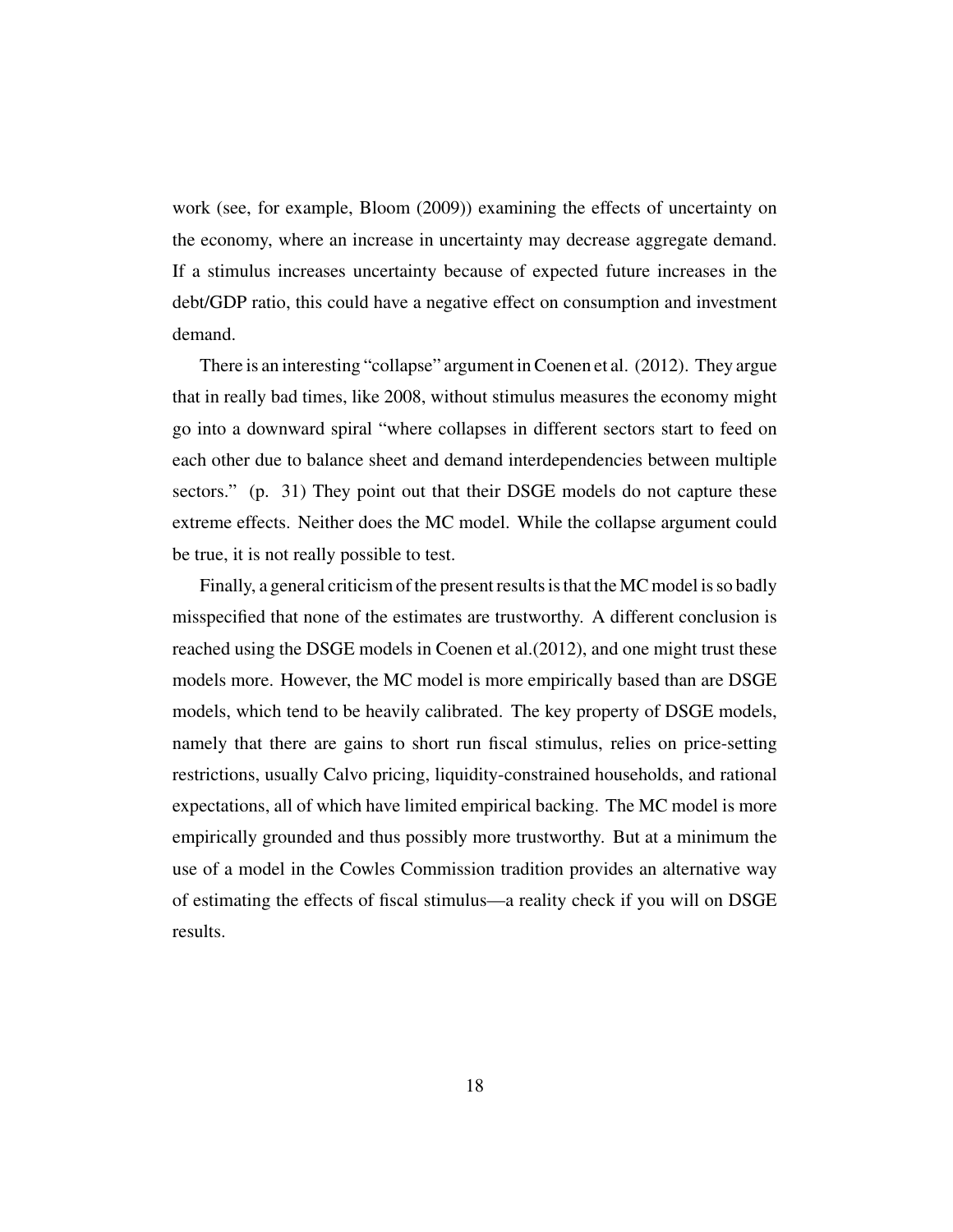# 7 Conclusion

The results in this paper suggest that there is at most a small gain from fiscal stimulus in the form of increased transfer payments or increased tax deductions if the increased debt generated must eventually be paid back. This conclusion is robust to different assumptions about monetary policy. To the extent that there is a gain, the longer one waits to begin paying the debt back the better.

Possible caveats regarding the MC model are that 1) monetary policy is not powerful enough to keep the economy at full employment, 2) potential output is taken to be exogenous, 3) possible permanent effects on asset prices and animal spirits from a stimulus are not taken into account, and 4) the model does not have the feature that in really bad times the economy might collapse without a stimulus.

#### References

- [1] Auerbach, Alan J., and Yuriy Gorodnichenko, 2012, "Measuring the Output Responses to Fiscal Policy," *American Economic Review: Economic Policy*, 4, 1–27.
- [2] Barro, Robert J., and Charles J. Redlick, 2011, "Macroeconomic Effects from Government Purchases and Taxes," *Quarterly Journal of Economics*, 126, 51–102.
- [3] Bloom, Nicholas, 2009, "The Impact of Uncertainty Shocks," *Econometrica*, 77, 623–685.
- [4] Coenen, Günter, Christopher J. Erceg, Charles Freedman, Davide Furceri, Michael Kumhof, René Lalonde, Douglas Laxton, Jesper Lindé, Annabelle Mourougane, Dirk Muir, Susana Mursula, Carlos de Resende, John Roberts, Werner Roeger, Stephen Snudden, Mathias Trabandt, and Jan in't Veld, 2012, "Effects of Fiscal Stimulus in StructuralModels," *American Economic Journal: Macroeconomics*, 4, 22–68.